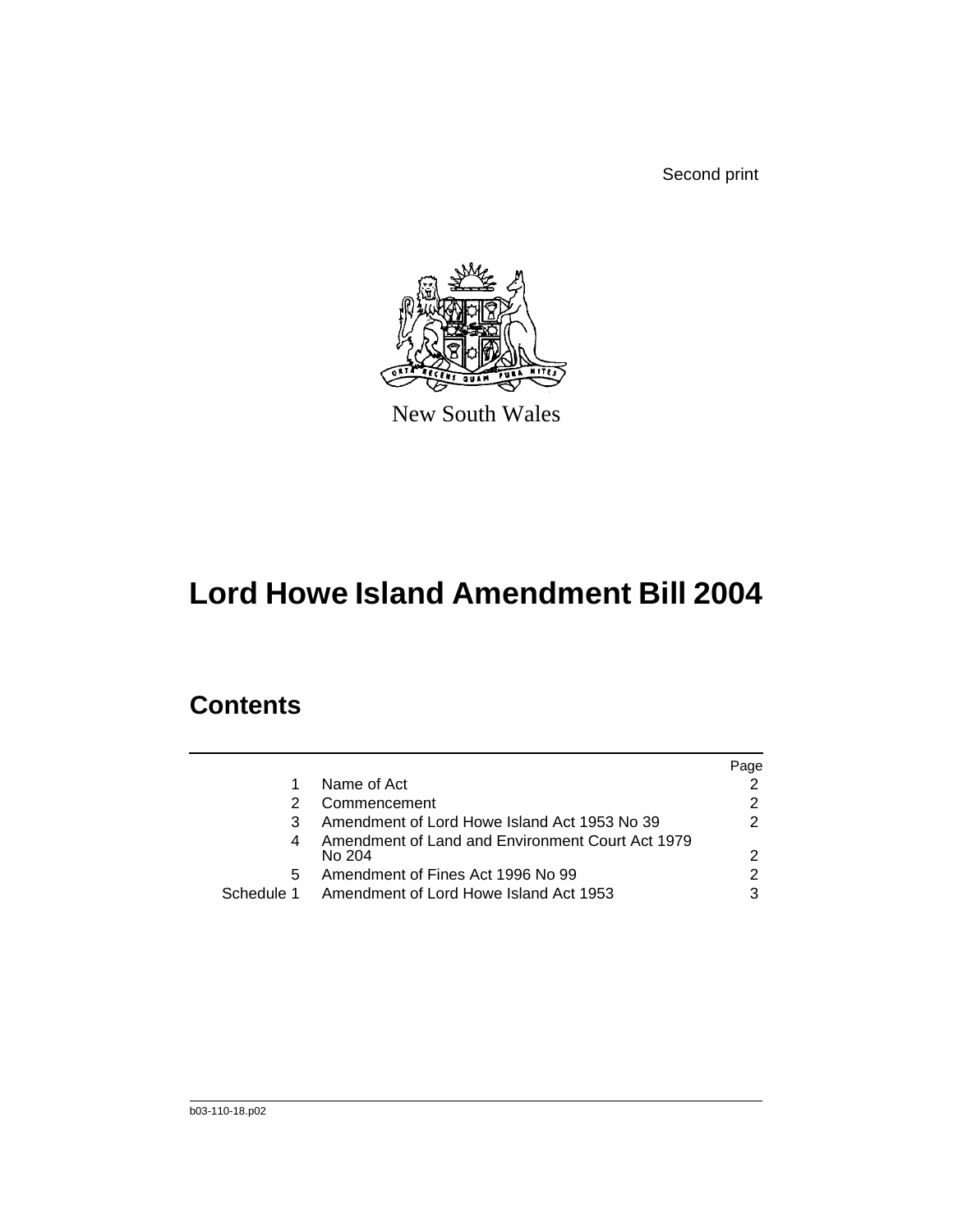**Contents** 

Page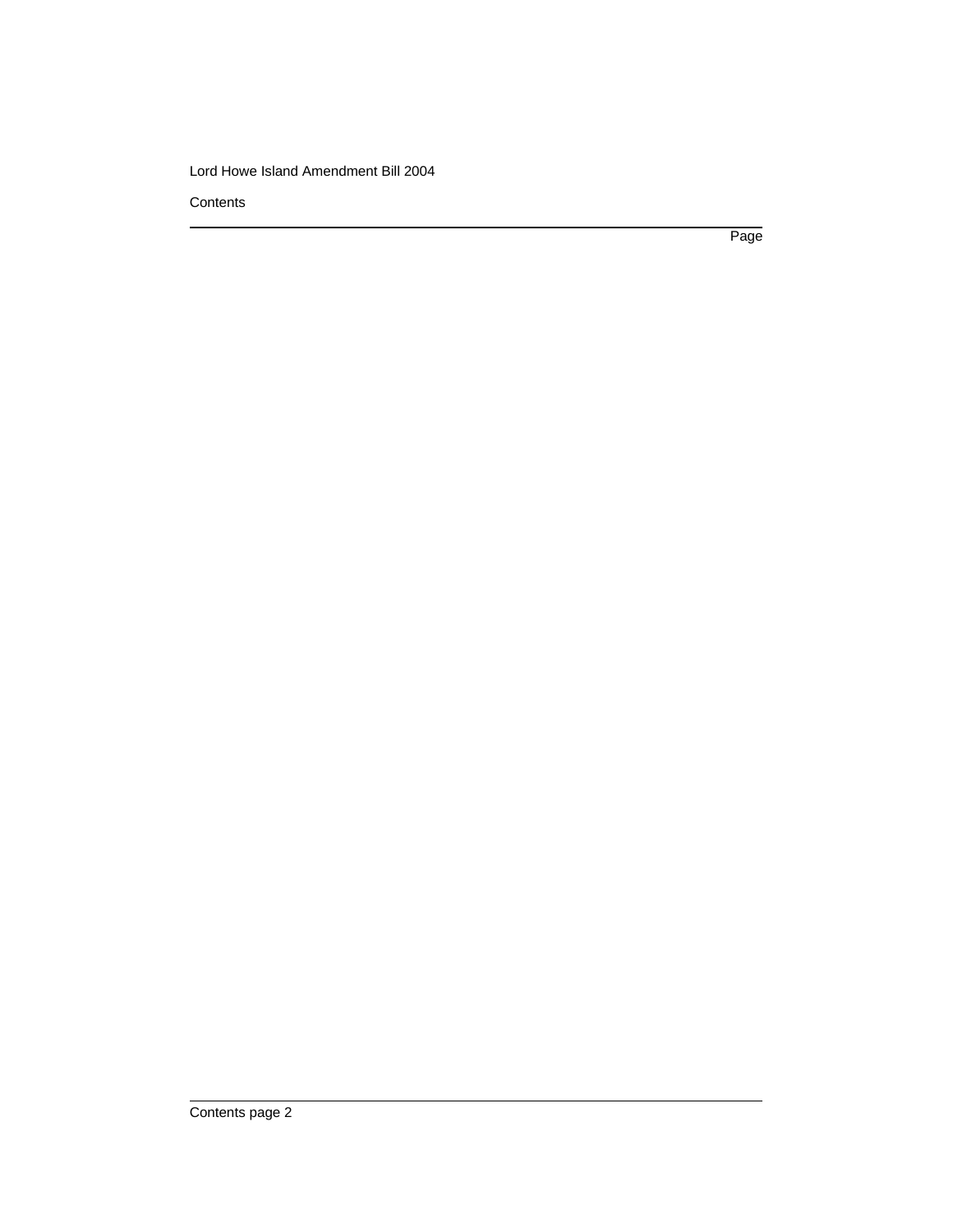*This PUBLIC BILL, originated in the LEGISLATIVE ASSEMBLY and, having this day passed, is now ready for presentation to the LEGISLATIVE COUNCIL for its concurrence.*

> *Clerk of the Legislative Assembly. Legislative Assembly,*



New South Wales

# **Lord Howe Island Amendment Bill 2004**

Act No , 2004

An Act to amend the *Lord Howe Island Act 1953* with respect to the constitution and functions of the Lord Howe Island Board, annual rents for leases and proceedings by way of penalty notice; and for other purposes.

*EXAMINED*

*Chairman of Committees*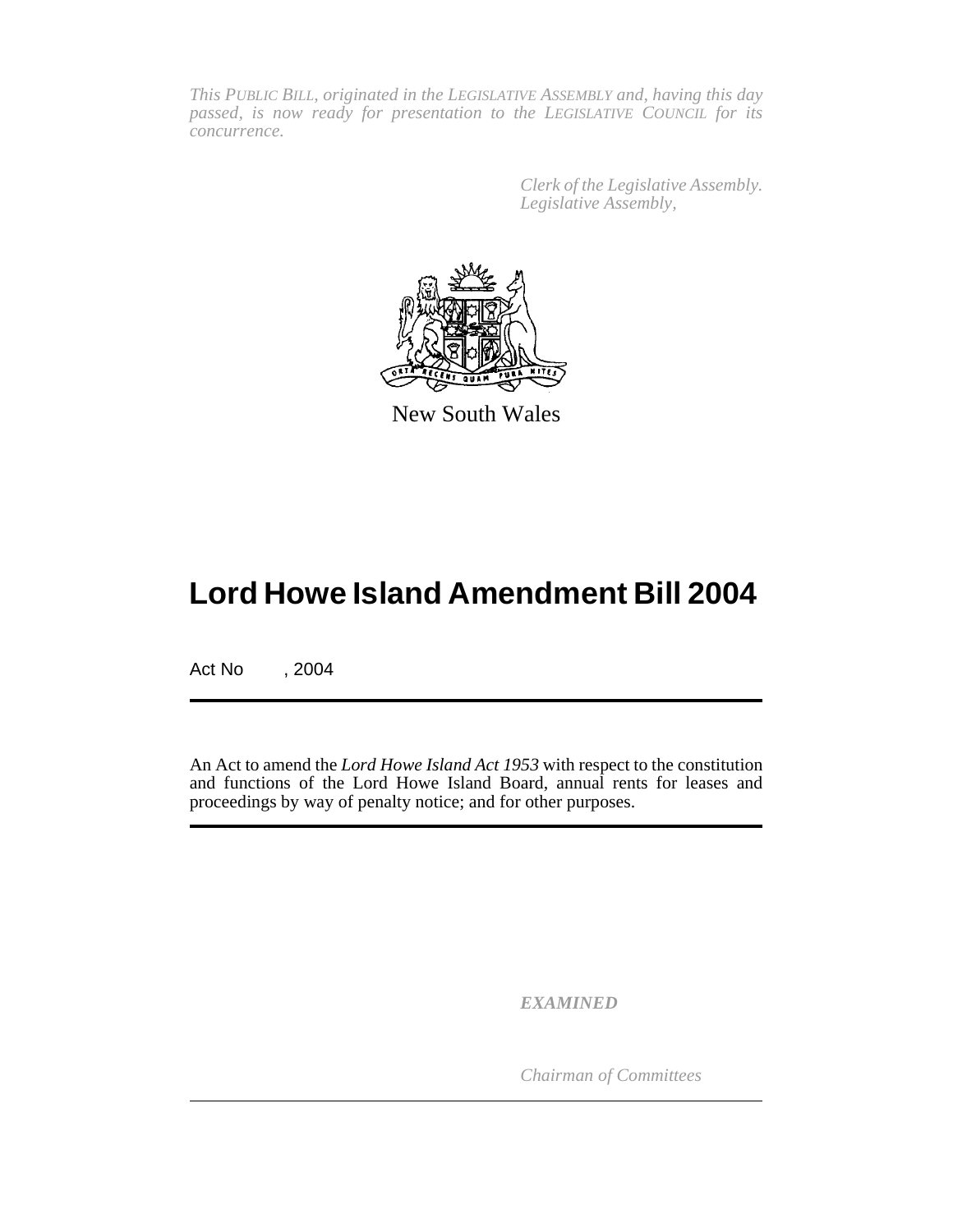<span id="page-3-4"></span><span id="page-3-3"></span><span id="page-3-2"></span><span id="page-3-1"></span><span id="page-3-0"></span>

|              | The Legislature of New South Wales enacts:                                                                 | 1              |
|--------------|------------------------------------------------------------------------------------------------------------|----------------|
| 1            | <b>Name of Act</b>                                                                                         | 2              |
|              | This Act is the <i>Lord Howe Island Amendment Act 2004</i> .                                               | 3              |
| $\mathbf{2}$ | <b>Commencement</b>                                                                                        | 4              |
|              | This Act commences on a day or days to be appointed by<br>proclamation.                                    | 5<br>6         |
| 3            | Amendment of Lord Howe Island Act 1953 No 39                                                               | $\overline{7}$ |
|              | The Lord Howe Island Act 1953 is amended as set out in Schedule 1.                                         | 8              |
| 4            | Amendment of Land and Environment Court Act 1979 No 204                                                    | 9              |
|              | Section 19 of the Land and Environment Court Act 1979 is amended<br>by inserting after paragraph (e2):     | 10<br>11       |
|              | appeals under section 22 or 24 of the Lord Howe Island<br>(e3)<br>Act 1953,                                | 12<br>13       |
| 5            | Amendment of Fines Act 1996 No 99                                                                          | 14             |
|              | Schedule 1 to the <i>Fines Act 1996</i> is amended by inserting in<br>alphabetical order of names of Acts: | 15<br>16       |
|              | Lord Howe Island Act 1953, section 37B                                                                     | 17             |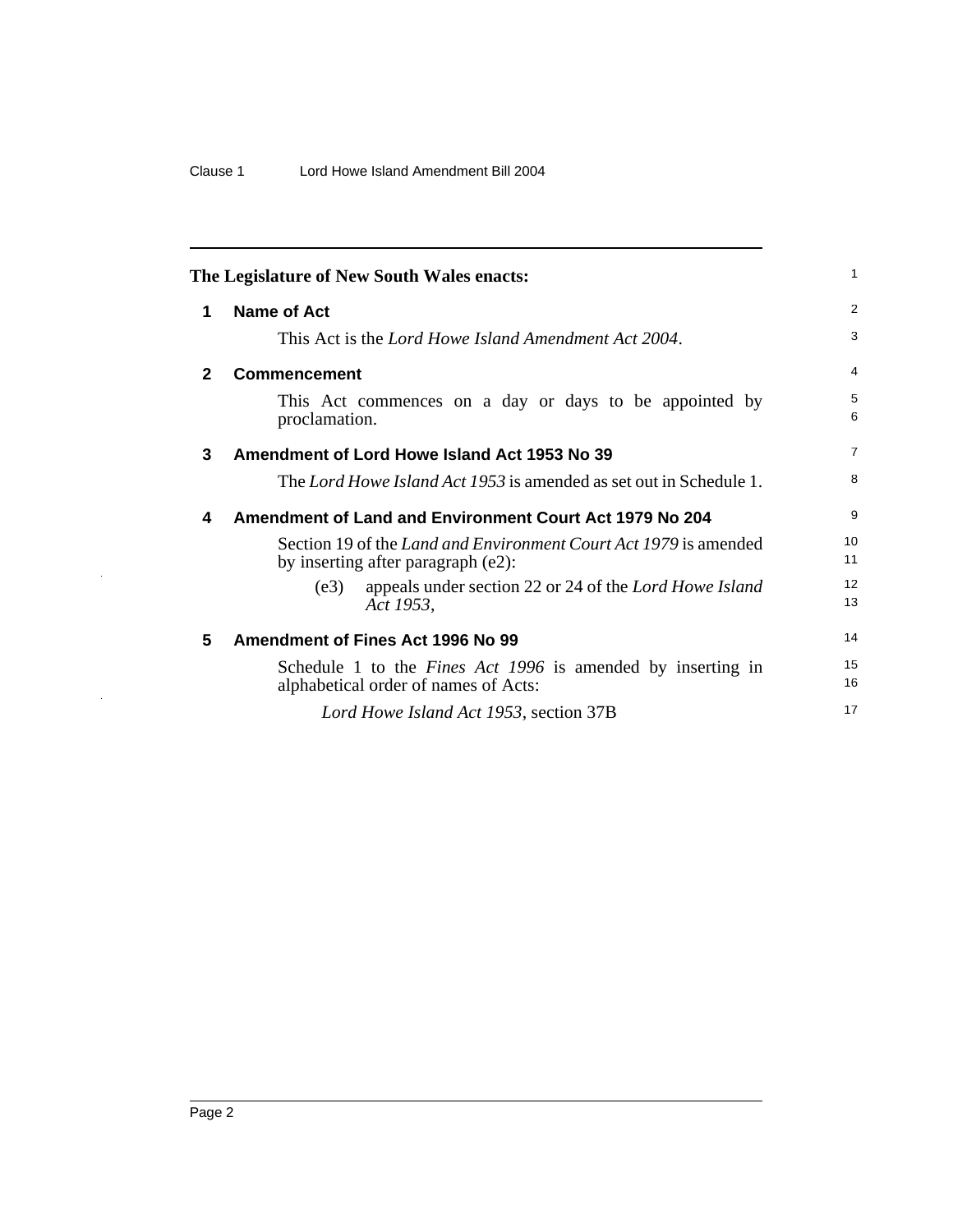$\hat{\boldsymbol{\beta}}$ 

<span id="page-4-0"></span>

|       |   |     | Schedule 1 Amendment of Lord Howe Island Act 1953<br>(Section 3)                                                                                                                                                           | $\mathbf{1}$<br>$\overline{2}$ |
|-------|---|-----|----------------------------------------------------------------------------------------------------------------------------------------------------------------------------------------------------------------------------|--------------------------------|
| $[1]$ |   |     | <b>Section 3 Definitions</b>                                                                                                                                                                                               | 3                              |
|       |   |     | Omit the definition of <b>Reside</b> from section $3(1)$ . Insert instead:                                                                                                                                                 | 4                              |
|       |   |     | Reside and residence mean a residing by the person referred<br>to in the context continuously and in good faith on the land<br>indicated by the context as his or her usual home, without any<br>other habitual residence. | 5<br>6<br>$\overline{7}$<br>8  |
| $[2]$ |   |     | Sections 4, 5 and 6                                                                                                                                                                                                        | 9                              |
|       |   |     | Omit the sections. Insert instead:                                                                                                                                                                                         | 10                             |
|       | 4 |     | <b>Lord Howe Island Board</b>                                                                                                                                                                                              | 11                             |
|       |   | (1) | There is constituted a corporation under the name of the "Lord"<br>Howe Island Board".                                                                                                                                     | 12<br>13                       |
|       |   | (2) | The Board is charged with the responsibility of administering<br>the affairs of the Island.                                                                                                                                | 14<br>15                       |
|       |   | (3) | The Board is to consist of 7 members, of whom:                                                                                                                                                                             | 16                             |
|       |   |     | four are to be Islanders, and<br>(a)                                                                                                                                                                                       | 17                             |
|       |   |     | one is to be a person appointed to represent the interests<br>(b)<br>of business and tourism, and                                                                                                                          | 18<br>19                       |
|       |   |     | one is to be a person appointed to represent the interests<br>(c)<br>of conservation, and                                                                                                                                  | 20<br>21                       |
|       |   |     | (d)<br>one is to be an officer of the Department of<br><b>Environment and Conservation.</b>                                                                                                                                | 22<br>23                       |
|       |   | (4) | The members referred to in subsection $(3)$ $(a)$ are to be<br>appointed by the Minister following an election conducted in<br>accordance with Division 3.                                                                 | 24<br>25<br>26                 |
|       |   | (5) | The members referred to in subsection $(3)$ (b), (c) and (d) are<br>to be appointed by the Minister, and are not to be Islanders.                                                                                          | 27<br>28                       |
|       |   | (6) | For the purposes of any Act, the Board is taken to be a<br>statutory body representing the Crown.                                                                                                                          | 29<br>30                       |
|       |   | (7) | Schedule 1A has effect with respect to the constitution and<br>procedure of the Board.                                                                                                                                     | 31<br>32                       |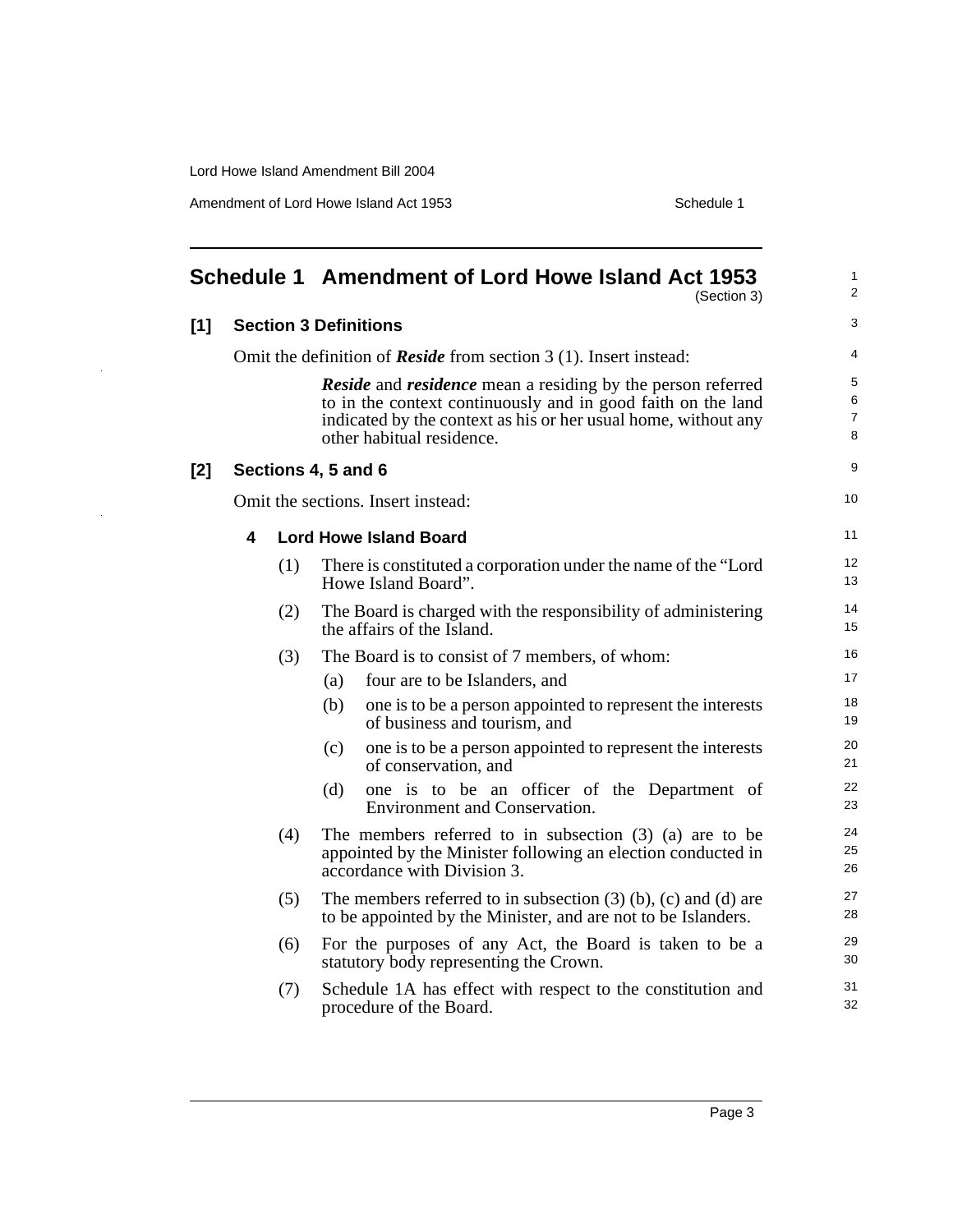Schedule 1 Amendment of Lord Howe Island Act 1953

### **5 Board's charter**

| 5 |     |     | <b>Board's charter</b>                                                                                                                                                                                                                                                                        | $\mathbf{1}$                                    |
|---|-----|-----|-----------------------------------------------------------------------------------------------------------------------------------------------------------------------------------------------------------------------------------------------------------------------------------------------|-------------------------------------------------|
|   | (1) |     | The Board has the following charter:                                                                                                                                                                                                                                                          | 2                                               |
|   |     | (a) | to provide directly or on behalf of other levels of<br>government, after due consultation, adequate, equitable<br>and appropriate services and facilities for the Island<br>community and to ensure that those services and<br>facilities are managed efficiently and effectively,            | 3<br>$\overline{4}$<br>5<br>6<br>$\overline{7}$ |
|   |     | (b) | to exercise community leadership,                                                                                                                                                                                                                                                             | 8                                               |
|   |     | (c) | to exercise its powers, authorities, duties and functions<br>in a manner that is consistent with and actively<br>promotes the principles of multiculturalism,                                                                                                                                 | 9<br>10<br>11                                   |
|   |     | (d) | to promote and to provide and plan for the needs of<br>children,                                                                                                                                                                                                                              | 12<br>13                                        |
|   |     | (e) | to manage, protect, restore, enhance and conserve the<br>Island's environment in a manner that is consistent with<br>and promotes the principles of ecologically sustainable<br>development set out in section $6(2)$ of the <i>Protection of</i><br>the Environment Administration Act 1991, | 14<br>15<br>16<br>17<br>18                      |
|   |     | (f) | to manage, protect, restore, enhance and conserve:                                                                                                                                                                                                                                            | 19                                              |
|   |     |     | (i)<br>vacant Crown lands, and                                                                                                                                                                                                                                                                | 20                                              |
|   |     |     | (ii)<br>lands reserved or dedicated under section 19 or<br>19A (including, in particular, the Lord Howe<br>Island Permanent Park Preserve),                                                                                                                                                   | 21<br>22<br>23                                  |
|   |     |     | in a manner that recognises the World Heritage values<br>in respect of which the Island is inscribed on the World<br>Heritage List referred to in the United Nations<br>Convention Concerning the Protection of the World<br>Cultural and Natural Heritage,                                   | 24<br>25<br>26<br>27<br>28                      |
|   |     | (g) | subject to paragraphs (e) and (f), to promote the Island<br>as a tourist destination,                                                                                                                                                                                                         | 29<br>30                                        |
|   |     | (h) | to have regard to the long term and cumulative effects<br>of its decisions,                                                                                                                                                                                                                   | 31<br>32                                        |
|   |     | (i) | to bear in mind that it is the custodian and trustee of<br>public assets and to effectively account for and manage<br>the assets for which it is responsible,                                                                                                                                 | 33<br>34<br>35                                  |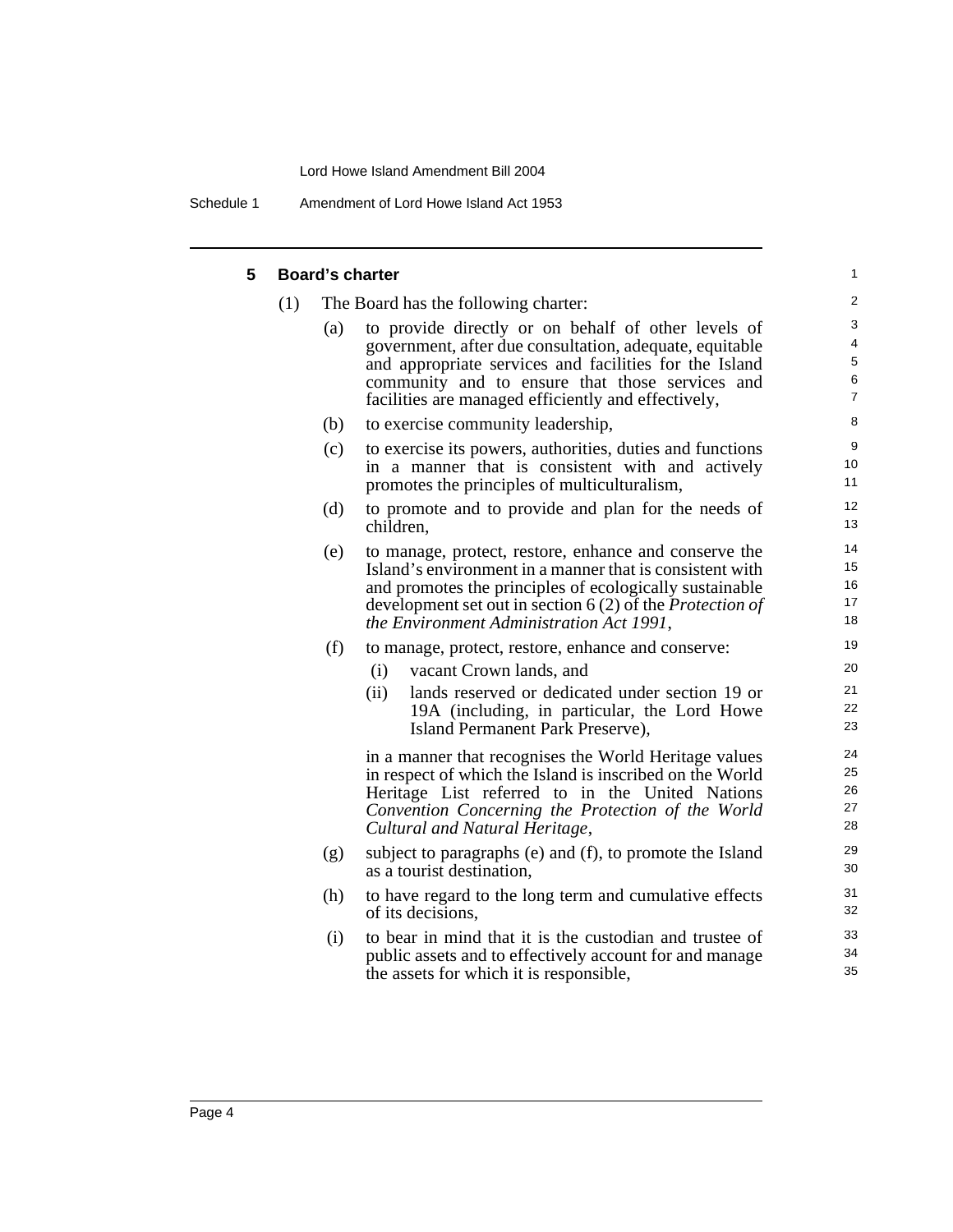|       |   |     | (i)<br>to facilitate the involvement of members of the Board,<br>members of the public, users of facilities and services<br>and the Board's staff in the development, improvement<br>and co-ordination of the Board's powers, authorities,<br>duties and functions,                                 | 1<br>$\overline{2}$<br>3<br>4<br>5 |
|-------|---|-----|-----------------------------------------------------------------------------------------------------------------------------------------------------------------------------------------------------------------------------------------------------------------------------------------------------|------------------------------------|
|       |   |     | (k)<br>to raise funds for Island community purposes by the fair<br>imposition of charges and fees, by income earned from<br>investments and, when appropriate, by borrowings and<br>grants,                                                                                                         | 6<br>$\overline{7}$<br>8<br>9      |
|       |   |     | (1)<br>to keep the Island community and the State government<br>(and through it, the wider community) informed about<br>its activities,                                                                                                                                                             | 10<br>11<br>12                     |
|       |   |     | to ensure that, in the exercise of its regulatory powers,<br>(m)<br>authorities, duties and functions, it acts consistently and<br>without bias, particularly where an activity of the Board<br>is affected,                                                                                        | 13<br>14<br>15<br>16               |
|       |   |     | to be a responsible employer.<br>(n)                                                                                                                                                                                                                                                                | 17                                 |
|       |   | (2) | The Board, in the exercise of its powers, authorities, duties<br>and functions, must pursue its charter but nothing in the<br>charter or this section gives rise to, or can be taken into<br>account in, any civil cause of action.                                                                 | 18<br>19<br>20<br>21               |
|       | 6 |     | <b>Employment of staff</b>                                                                                                                                                                                                                                                                          | 22                                 |
|       |   | (1) | The Board's staff are (subject to this section) to be employed<br>under Chapter 2 of the <i>Public Sector Employment and</i><br>Management Act 2002.                                                                                                                                                | 23<br>24<br>25                     |
|       |   | (2) | The Board may arrange for the use of the services of any staff<br>(by secondment or otherwise) or facilities of a government<br>department or public authority. For the purposes of this Act, a<br>person whose services are made use of under this subsection<br>is a member of the Board's staff. | 26<br>27<br>28<br>29<br>30         |
|       |   | (3) | The Board may engage consultants for the purposes of getting<br>expert advice.                                                                                                                                                                                                                      | 31<br>32                           |
| $[3]$ |   |     | <b>Section 9A Elections</b>                                                                                                                                                                                                                                                                         | 33                                 |
|       |   |     | Omit "pursuant to section 4 (4A) (a)" from section 9A (c).                                                                                                                                                                                                                                          | 34                                 |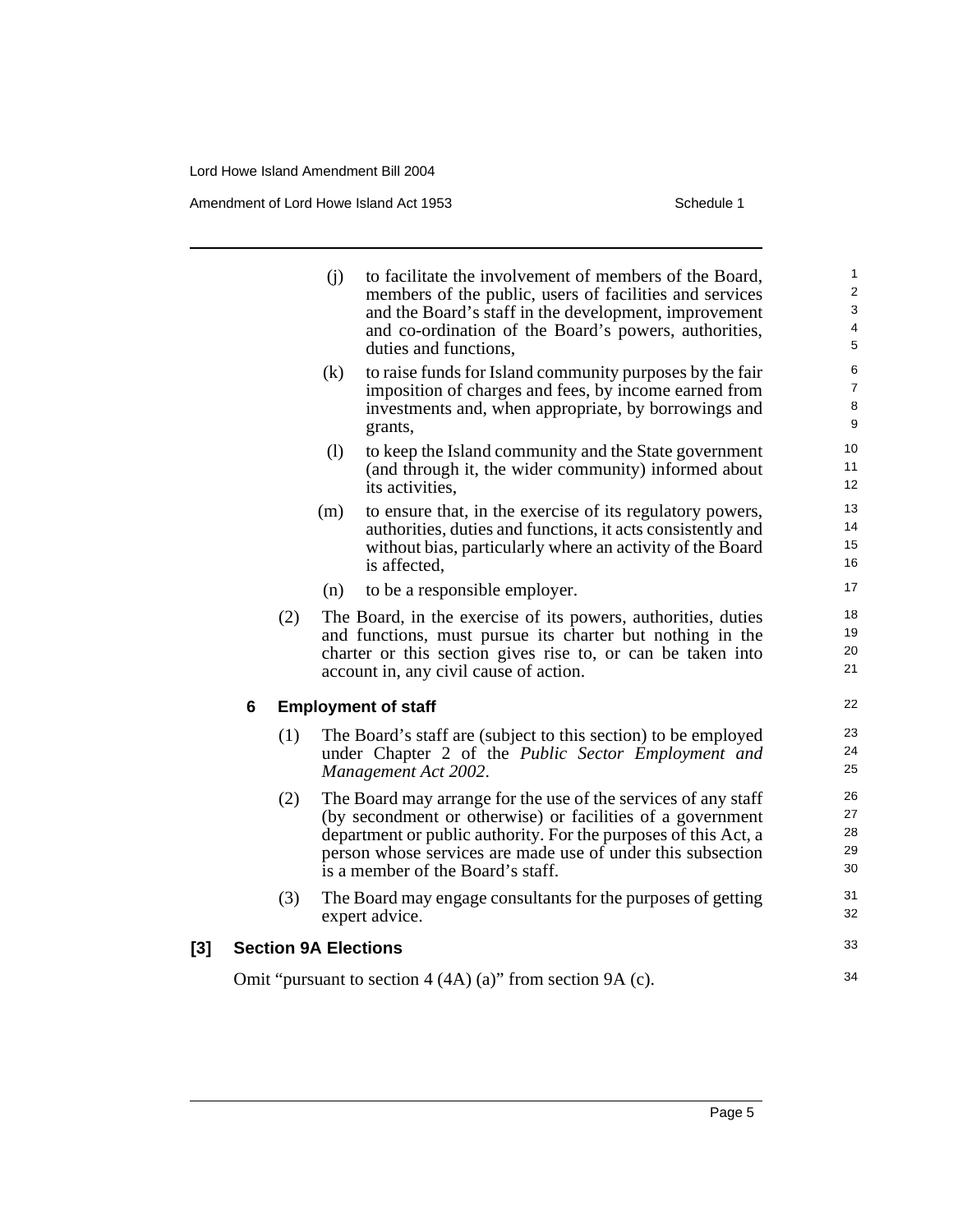Schedule 1 Amendment of Lord Howe Island Act 1953

| [4]   | <b>Section 11 General functions of Board</b>                                                                                                                                                                                  | 1                    |  |
|-------|-------------------------------------------------------------------------------------------------------------------------------------------------------------------------------------------------------------------------------|----------------------|--|
|       | Omit section 11 (2). Insert instead:                                                                                                                                                                                          | $\overline{2}$       |  |
|       | (2)<br>The Board may arrange or provide for the gathering,<br>collection and sale of any produce of the Island.                                                                                                               | 3<br>4               |  |
| [5]   | Section 13 Powers of Board as to tourists and licensing business                                                                                                                                                              | 5                    |  |
|       | Omit "subject, in the case of a person providing accommodation for the<br>public, to regulations made in pursuance of subparagraph (iv) of<br>paragraph (a) of subsection $(2)$ of section 38," from section 13 (b).          | 6<br>7<br>8          |  |
| [6]   | <b>Section 13 (2)</b>                                                                                                                                                                                                         | 9                    |  |
|       | Insert at the end of the section:                                                                                                                                                                                             | 10                   |  |
|       | (2)<br>In relation to persons associated with tourist accommodation<br>or other commercial undertakings, the Board's power under<br>subsection $(1)$ (b) to require persons to be licensed is subject<br>to the regulations.  | 11<br>12<br>13<br>14 |  |
| $[7]$ | <b>Section 14A</b>                                                                                                                                                                                                            | 15                   |  |
|       | Insert after section 14:                                                                                                                                                                                                      | 16                   |  |
|       | 14A<br><b>Personal liability</b>                                                                                                                                                                                              | 17                   |  |
|       | A matter or thing done or omitted to be done by:                                                                                                                                                                              | 18                   |  |
|       | the Board or a committee of the Board, or<br>(a)                                                                                                                                                                              | 19                   |  |
|       | (b)<br>a member of the Board, a member of a committee of the<br>Board, a member of staff of the Board or any person<br>acting under the direction of the Board or a committee<br>of the Board,                                | 20<br>21<br>22<br>23 |  |
|       | does not, if the matter or thing was done or omitted to be done<br>in good faith for the purposes of executing this Act, subject<br>the member or a person so acting personally to any action,<br>liability, claim or demand. | 24<br>25<br>26<br>27 |  |
| [8]   | Section 19B Enforcement of plan of management                                                                                                                                                                                 | 28                   |  |
|       | Omit "not exceeding 5 penalty units and, in the case of a continuing<br>offence, a further daily penalty not exceeding 0.5 penalty unit" from<br>section $19B(1)$ .                                                           |                      |  |
|       | Insert instead "not exceeding 50 penalty units".                                                                                                                                                                              | 32                   |  |
|       |                                                                                                                                                                                                                               |                      |  |

 $\overline{\phantom{a}}$ 

 $\bar{z}$ 

 $\bar{z}$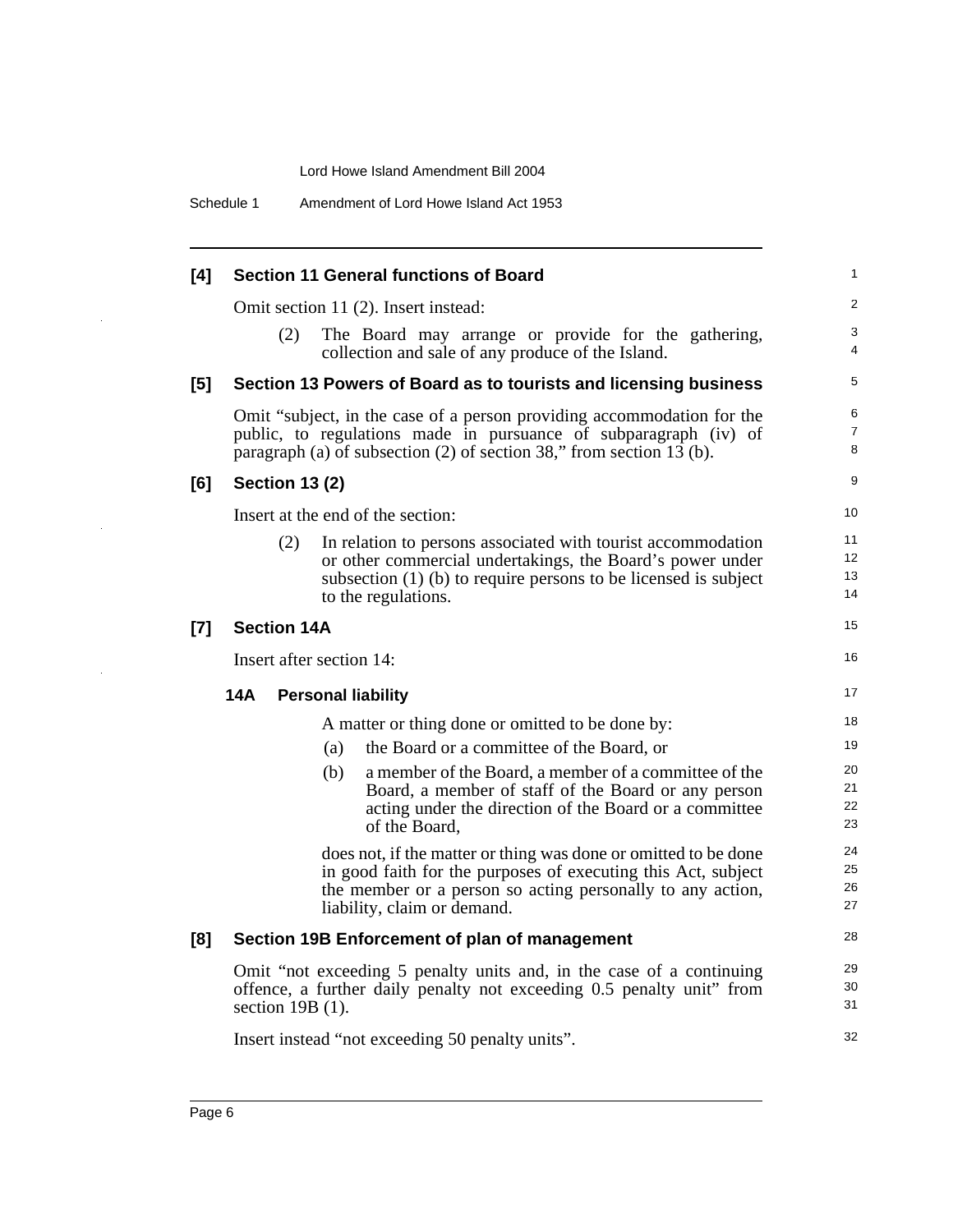$\bar{z}$ 

| [9]    |                        | Section 21 Leases in perpetuity for residence                                                                                                                                                                                                                                                            | $\mathbf{1}$               |
|--------|------------------------|----------------------------------------------------------------------------------------------------------------------------------------------------------------------------------------------------------------------------------------------------------------------------------------------------------|----------------------------|
|        |                        | Omit section 21 (9), (10) and (11).                                                                                                                                                                                                                                                                      | 2                          |
| $[10]$ |                        | Section 21A Rent of lease in perpetuity                                                                                                                                                                                                                                                                  | 3                          |
|        | Omit the section.      |                                                                                                                                                                                                                                                                                                          | 4                          |
| $[11]$ |                        | <b>Section 22 Special leases</b>                                                                                                                                                                                                                                                                         | 5                          |
|        | from section $22(5)$ . | Omit "having regard to its productivity and the proposed use thereof"                                                                                                                                                                                                                                    | 6<br>$\overline{7}$        |
| $[12]$ |                        | Section 22 (8)–(15)                                                                                                                                                                                                                                                                                      | 8                          |
|        |                        | Omit section 22 (8) and (9). Insert instead:                                                                                                                                                                                                                                                             | 9                          |
|        | (8)                    | The Minister may, on the recommendation of the Board,<br>withdraw from any lease under this section any land required<br>for home sites or public purposes.                                                                                                                                              | 10<br>11<br>12             |
|        | (9)                    | A lessee from whose lease land has been withdrawn under<br>subsection (8) is entitled to compensation, as determined by<br>the Valuer-General, for the loss of that land from the lease and<br>for the loss of the improvements on that land.                                                            | 13<br>14<br>15<br>16       |
|        | (10)                   | The compensation payable under subsection $(9)$ , in so far as it<br>relates to the loss of land, is to be calculated having regard to<br>the unexpired period of the lease or, if the unexpired portion<br>of the lease is less than 5 years, as if the unexpired portion of<br>the lease were 5 years. | 17<br>18<br>19<br>20<br>21 |
|        | (11)                   | Without limiting any other ground on which the Minister may<br>refuse to renew a lease under this section, the Minister may,<br>on the recommendation of the Board, refuse to renew such a<br>lease if the land concerned is required for home sites or public<br>purposes.                              | 22<br>23<br>24<br>25<br>26 |
|        | (12)                   | A lessee in respect of whose lease the Minister:                                                                                                                                                                                                                                                         | 27                         |
|        |                        | has refused to grant a renewal, and<br>(a)                                                                                                                                                                                                                                                               | 28                         |
|        |                        | has notified the lessee that the reason for the refusal is<br>(b)<br>that the land concerned is required for home sites or<br>public purposes,                                                                                                                                                           | 29<br>30<br>31             |
|        |                        | is entitled to compensation, as determined by the Valuer-<br>General, for the loss of his or her expectation that the lease<br>would be renewed.                                                                                                                                                         | 32<br>33<br>34             |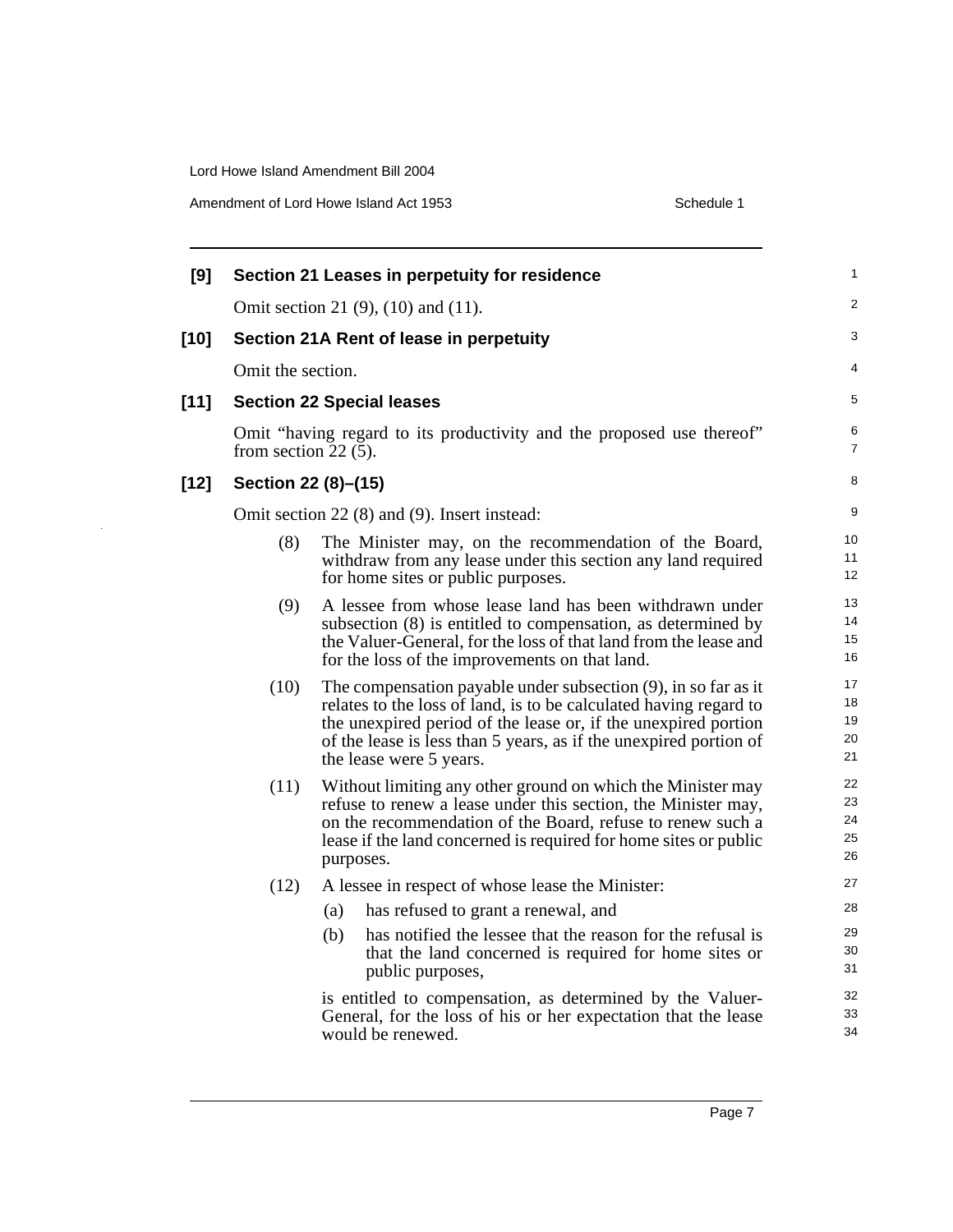Schedule 1 Amendment of Lord Howe Island Act 1953

|        | (13)               | The compensation payable under subsection $(12)$ is to be<br>calculated on the basis that the period for which the lease<br>would have been renewed, but for the refusal, would have<br>been 5 years.  | $\mathbf{1}$<br>$\overline{2}$<br>3<br>$\overline{4}$ |
|--------|--------------------|--------------------------------------------------------------------------------------------------------------------------------------------------------------------------------------------------------|-------------------------------------------------------|
|        | (14)               | The regulations may make provision, not inconsistent with<br>subsection (13), for or with respect to the making and<br>notification of determinations under subsections (9) and (12).                  | 5<br>6<br>$\overline{7}$                              |
|        | (15)               | A person who is dissatisfied with the Valuer-General's<br>determination of compensation under subsection $(9)$ or $(12)$<br>may appeal to the Land and Environment Court against the<br>determination. | 8<br>9<br>10 <sup>1</sup><br>11                       |
|        | (16)               | An appeal under subsection (15) must be lodged within 90<br>days after notice of the determination is served on the person<br>concerned.                                                               | 12 <sup>2</sup><br>13<br>14                           |
| $[13]$ | <b>Section 22B</b> |                                                                                                                                                                                                        | 15                                                    |
|        |                    | Insert after section 22A:                                                                                                                                                                              | 16                                                    |
|        | 22B                | <b>Annual rents</b>                                                                                                                                                                                    | 17                                                    |
|        | (1)                | Subject to the regulations, the annual rent for a lease granted<br>under section 21 or 22 is to be as determined from time to time<br>by the Board.                                                    | 18<br>19<br>20                                        |
|        | (2)                | A new determination under this section with respect to a lease<br>the subject of an existing determination takes effect:                                                                               | 21<br>22                                              |
|        |                    | (a)<br>on the third anniversary of the date on which the<br>existing determination took effect, or                                                                                                     | 23<br>24                                              |
|        |                    | on such later date as may be specified in the new<br>(b)<br>determination.                                                                                                                             | 25<br>26                                              |
|        | (3)                | Subsection $(2)$ (b) does not permit a determination to specify<br>a date that is earlier than the date on which the determination<br>is made.                                                         | 27<br>28<br>29                                        |
|        | (4)                | The annual rent for a lease is payable in advance.                                                                                                                                                     | 30                                                    |
| $[14]$ |                    | <b>Section 24 Appeal to Land and Environment Court</b>                                                                                                                                                 | 31                                                    |
|        |                    | Omit "21A, 22,". Insert instead "22B,".                                                                                                                                                                | 32                                                    |
| $[15]$ |                    | Section 25 Redetermination of rent upon certain transfers                                                                                                                                              | 33                                                    |
|        |                    | Omit "ten" wherever occurring in section 25 (4). Insert instead "3".                                                                                                                                   | 34                                                    |

 $\hat{\mathcal{A}}$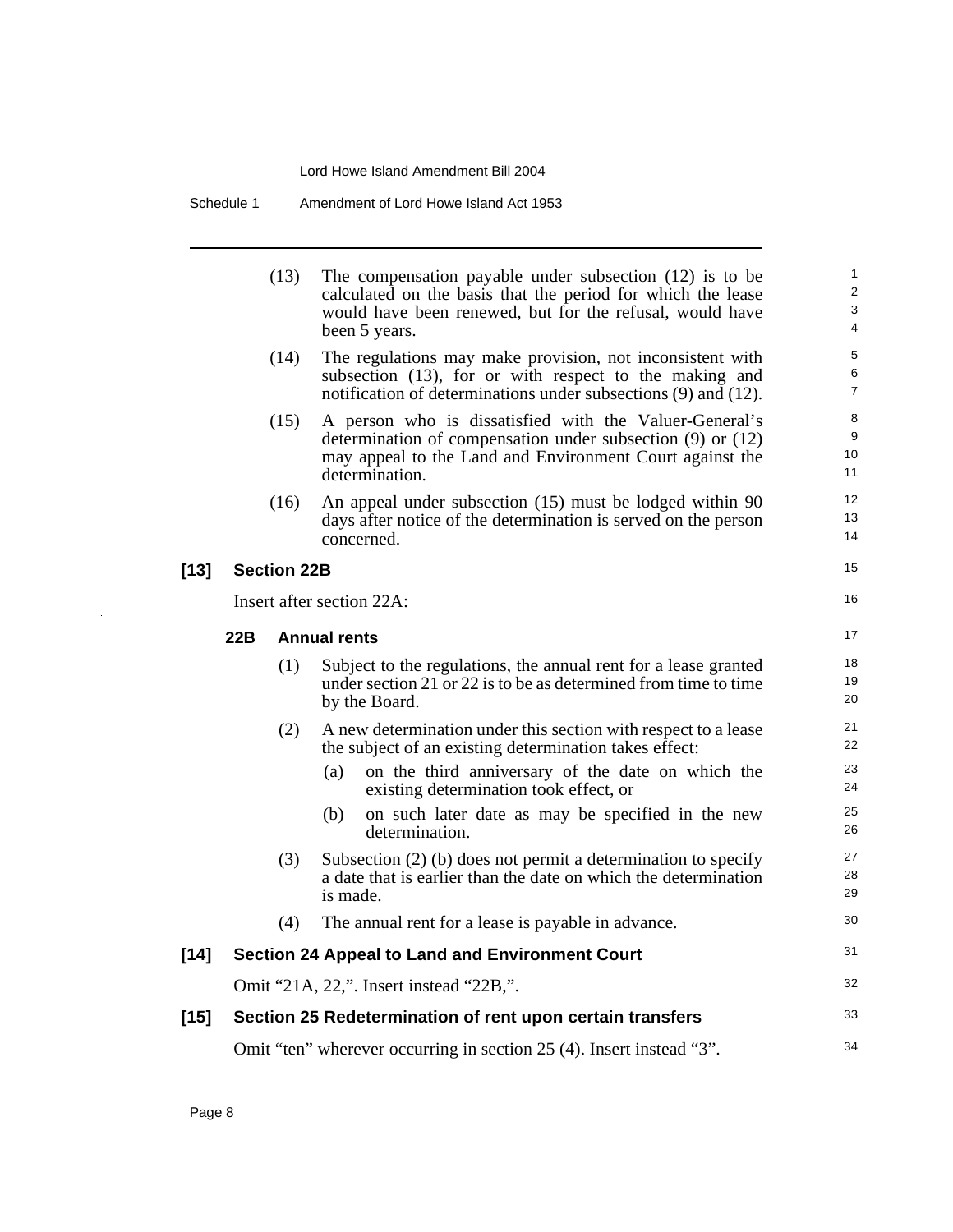$\bar{z}$ 

| $[16]$ |                           | <b>Section 25 (4)</b> |                                                                                                                                                                                                                                                                                                                                    | 1                          |  |
|--------|---------------------------|-----------------------|------------------------------------------------------------------------------------------------------------------------------------------------------------------------------------------------------------------------------------------------------------------------------------------------------------------------------------|----------------------------|--|
|        |                           |                       | Omit "section 21 (9)". Insert instead "the regulations".                                                                                                                                                                                                                                                                           | $\overline{2}$             |  |
| $[17]$ |                           |                       | Section 32 Trespass on Crown lands or dedicated lands                                                                                                                                                                                                                                                                              | 3                          |  |
|        |                           | section $32(1)$ .     | Omit "not exceeding 5 penalty units and in the case of a continuing<br>offence to a further daily penalty not exceeding 0.5 penalty unit" from                                                                                                                                                                                     | 4<br>5<br>6                |  |
|        |                           |                       | Insert instead "not exceeding 50 penalty units".                                                                                                                                                                                                                                                                                   | 7                          |  |
| $[18]$ |                           |                       | Section 33 Timber to be property of Crown                                                                                                                                                                                                                                                                                          | 8                          |  |
|        |                           |                       | Omit "5 penalty units" from section 33 (2).                                                                                                                                                                                                                                                                                        | 9                          |  |
|        |                           |                       | Insert instead "50 penalty units".                                                                                                                                                                                                                                                                                                 | 10                         |  |
| $[19]$ |                           |                       | <b>Section 34 Lord Howe Island Account</b>                                                                                                                                                                                                                                                                                         | 11                         |  |
|        |                           |                       | Omit section $34(1)(a)$ .                                                                                                                                                                                                                                                                                                          | 12                         |  |
| $[20]$ |                           |                       | Section 34 (2) (a)                                                                                                                                                                                                                                                                                                                 | 13                         |  |
|        |                           |                       | Omit the paragraph.                                                                                                                                                                                                                                                                                                                | 14                         |  |
| $[21]$ |                           | <b>Section 37B</b>    |                                                                                                                                                                                                                                                                                                                                    | 15                         |  |
|        | Insert after section 37A: |                       |                                                                                                                                                                                                                                                                                                                                    |                            |  |
|        | 37B                       |                       | <b>Penalty notices</b>                                                                                                                                                                                                                                                                                                             | 17                         |  |
|        |                           | (1)                   | An authorised officer may serve a penalty notice on a person<br>if it appears to the officer that the person has committed an<br>offence against this Act or the regulations, being an offence<br>prescribed by the regulations as a penalty notice offence.                                                                       | 18<br>19<br>20<br>21       |  |
|        |                           | (2)                   | A penalty notice is a notice to the effect that, if the person<br>served does not wish to have the matter determined by a court,<br>the person can pay, within the time and to the person specified<br>in the notice, the amount of the penalty prescribed by the<br>regulations for the offence if dealt with under this section. | 22<br>23<br>24<br>25<br>26 |  |
|        |                           | (3)                   | A penalty notice may be served personally or by post.                                                                                                                                                                                                                                                                              | 27                         |  |
|        |                           | (4)                   | If the amount of penalty prescribed for an alleged offence is<br>paid under this section, no person is liable to any further<br>proceedings for the alleged offence.                                                                                                                                                               | 28<br>29<br>30             |  |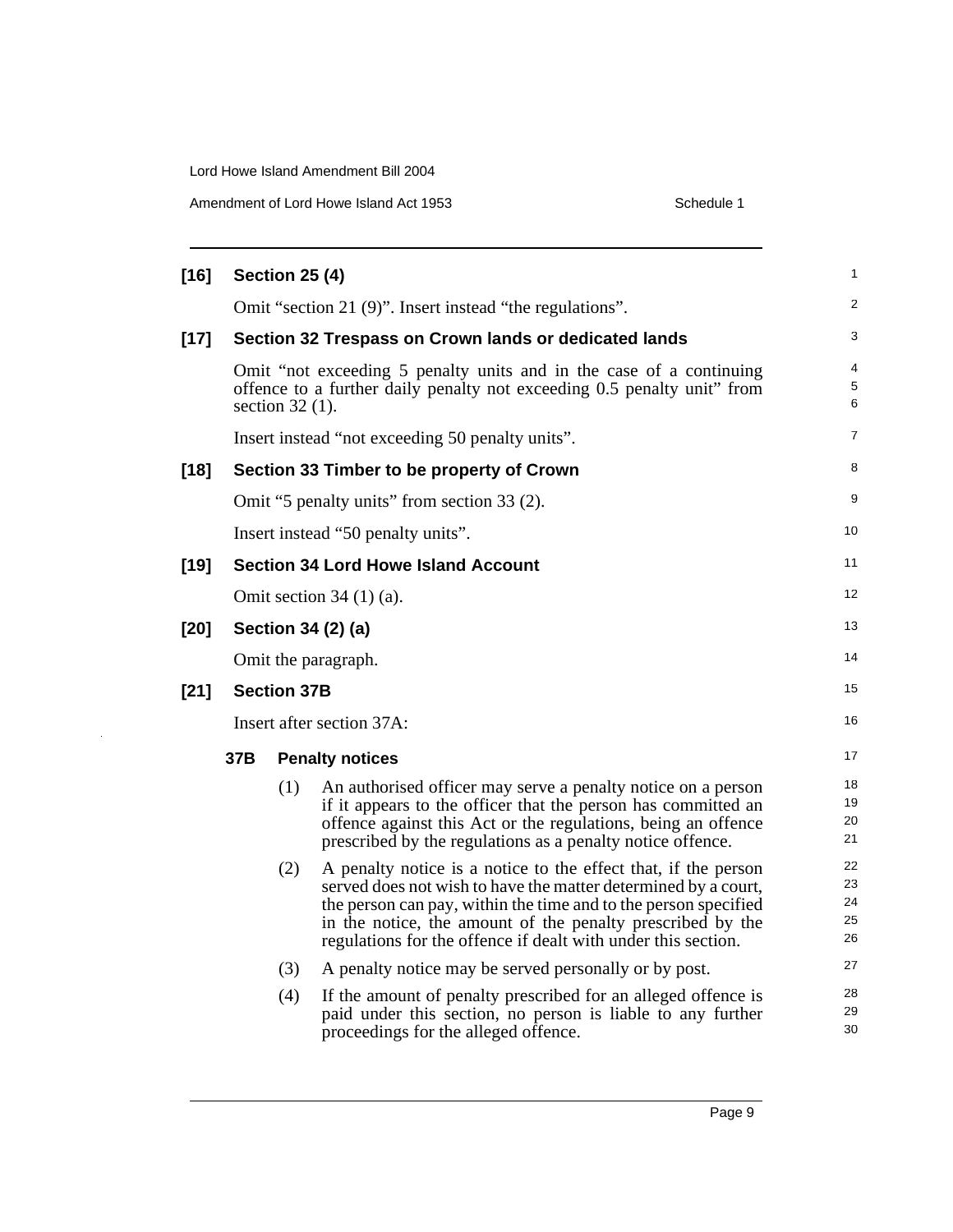Schedule 1 Amendment of Lord Howe Island Act 1953

|        | (5)                 | Payment under this section is not to be regarded as an<br>admission of liability for the purpose of, and does not in any<br>way affect or prejudice, any civil claim, action or proceeding<br>arising out of the same occurrence. | $\mathbf{1}$<br>$\overline{2}$<br>3<br>$\overline{4}$ |
|--------|---------------------|-----------------------------------------------------------------------------------------------------------------------------------------------------------------------------------------------------------------------------------|-------------------------------------------------------|
|        | (6)                 | The regulations may:                                                                                                                                                                                                              | 5                                                     |
|        |                     | prescribe an offence for the purposes of this section by<br>(a)<br>specifying the offence or by referring to the provision<br>creating the offence, and                                                                           | 6<br>$\overline{7}$<br>8                              |
|        |                     | (b)<br>prescribe the amount of penalty payable for the offence<br>if dealt with under this section, and                                                                                                                           | 9<br>10                                               |
|        |                     | prescribe different amounts of penalties for different<br>(c)<br>offences or classes of offences.                                                                                                                                 | 11<br>12                                              |
|        | (7)                 | The amount of a penalty prescribed under this section for an<br>offence is not to exceed the maximum amount of penalty that<br>could be imposed for the offence by a court.                                                       | 13<br>14<br>15                                        |
|        | (8)                 | This section does not limit the operation of any other<br>provision of, or made under, this or any other Act relating to<br>proceedings that may be taken in respect of offences.                                                 | 16<br>17<br>18                                        |
|        | (9)                 | In this section, <i>authorised officer</i> means a member of staff of<br>the Board who is authorised by the Board to exercise powers,<br>authorities, duties and functions under this section, and<br>includes a police officer.  | 19<br>20<br>21<br>22                                  |
| [22]   |                     | <b>Section 38 Regulations</b>                                                                                                                                                                                                     | 23                                                    |
|        |                     | Insert after section 38 $(2)$ (a) (i):                                                                                                                                                                                            | 24                                                    |
|        |                     | the procedures to be followed by the Board at its<br>(ia)<br>meetings and in the conduct of its business,                                                                                                                         | 25<br>26                                              |
| $[23]$ |                     | Section 38 (2) (a) (iv)                                                                                                                                                                                                           | 27                                                    |
|        |                     | Omit "public accommodation and".                                                                                                                                                                                                  | 28                                                    |
|        |                     | Insert instead "tourist accommodation and other".                                                                                                                                                                                 | 29                                                    |
| [24]   | Section 38 (2) (h)  |                                                                                                                                                                                                                                   | 30                                                    |
|        | Omit the paragraph. |                                                                                                                                                                                                                                   | 31                                                    |
|        |                     |                                                                                                                                                                                                                                   |                                                       |

 $\bar{\gamma}$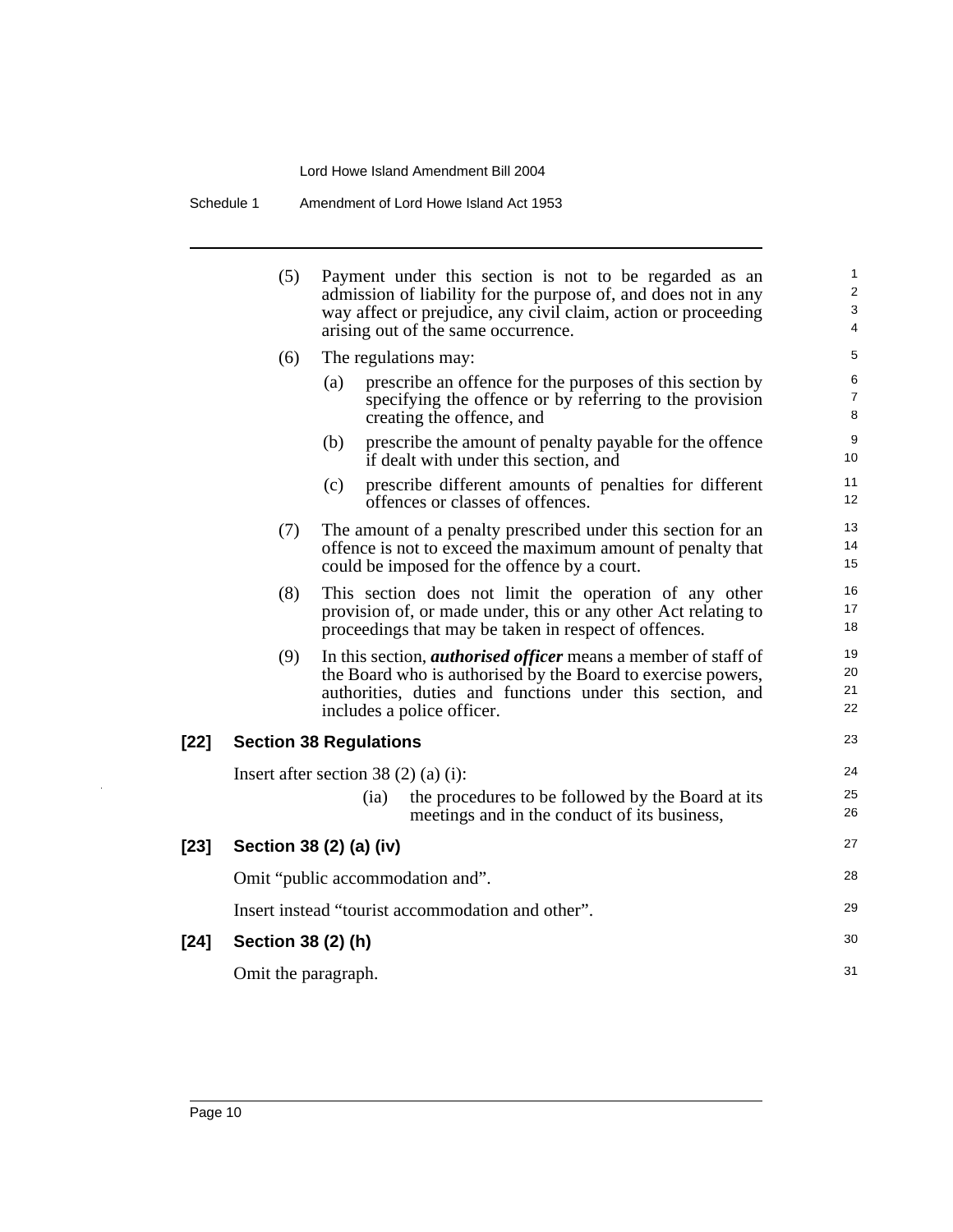$\overline{\phantom{a}}$ 

 $\ddot{\phantom{0}}$ 

 $\bar{z}$ 

| $[25]$ |        | <b>Section 38 (5)</b> |                                                                                                                                                                                                   |
|--------|--------|-----------------------|---------------------------------------------------------------------------------------------------------------------------------------------------------------------------------------------------|
|        |        |                       | Omit the subsection. Insert instead:                                                                                                                                                              |
|        |        | (5)                   | A regulation may create an offence punishable by a penalty<br>not exceeding 50 penalty units.                                                                                                     |
| $[26]$ |        | <b>Section 40</b>     |                                                                                                                                                                                                   |
|        |        |                       | Insert after section 39:                                                                                                                                                                          |
|        | 40     |                       | <b>Review of Act</b>                                                                                                                                                                              |
|        |        | (1)                   | The Minister is to review this Act to determine whether the<br>policy objectives of the Act remain valid and whether the<br>terms of the Act remain appropriate for securing those<br>objectives. |
|        |        | (2)                   | The review is to be undertaken as soon as possible after the<br>period of 5 years from the date of assent to the <i>Lord Howe</i><br>Island Amendment Act 2004.                                   |
|        |        | (3)                   | A report on the outcome of the review is to be tabled in each<br>House of Parliament within 12 months after the end of the<br>period of 5 years.                                                  |
| $[27]$ |        | <b>Schedule 1A</b>    |                                                                                                                                                                                                   |
|        |        |                       | Insert after Schedule 1:                                                                                                                                                                          |
|        |        |                       | <b>Schedule 1A</b><br>Provisions relating to members and<br>procedure of Board                                                                                                                    |
|        |        |                       | (Section 4 (7))                                                                                                                                                                                   |
|        | Part 1 |                       | <b>General</b>                                                                                                                                                                                    |
|        | 1      |                       | <b>Definitions</b>                                                                                                                                                                                |
|        |        |                       | In this Schedule:                                                                                                                                                                                 |
|        |        |                       | <i>appointed member</i> means a member referred to in section<br>$4(3)$ (b), (c) or (d).                                                                                                          |
|        |        |                       |                                                                                                                                                                                                   |
|        |        |                       | Chairperson means the Chairperson of the Board.                                                                                                                                                   |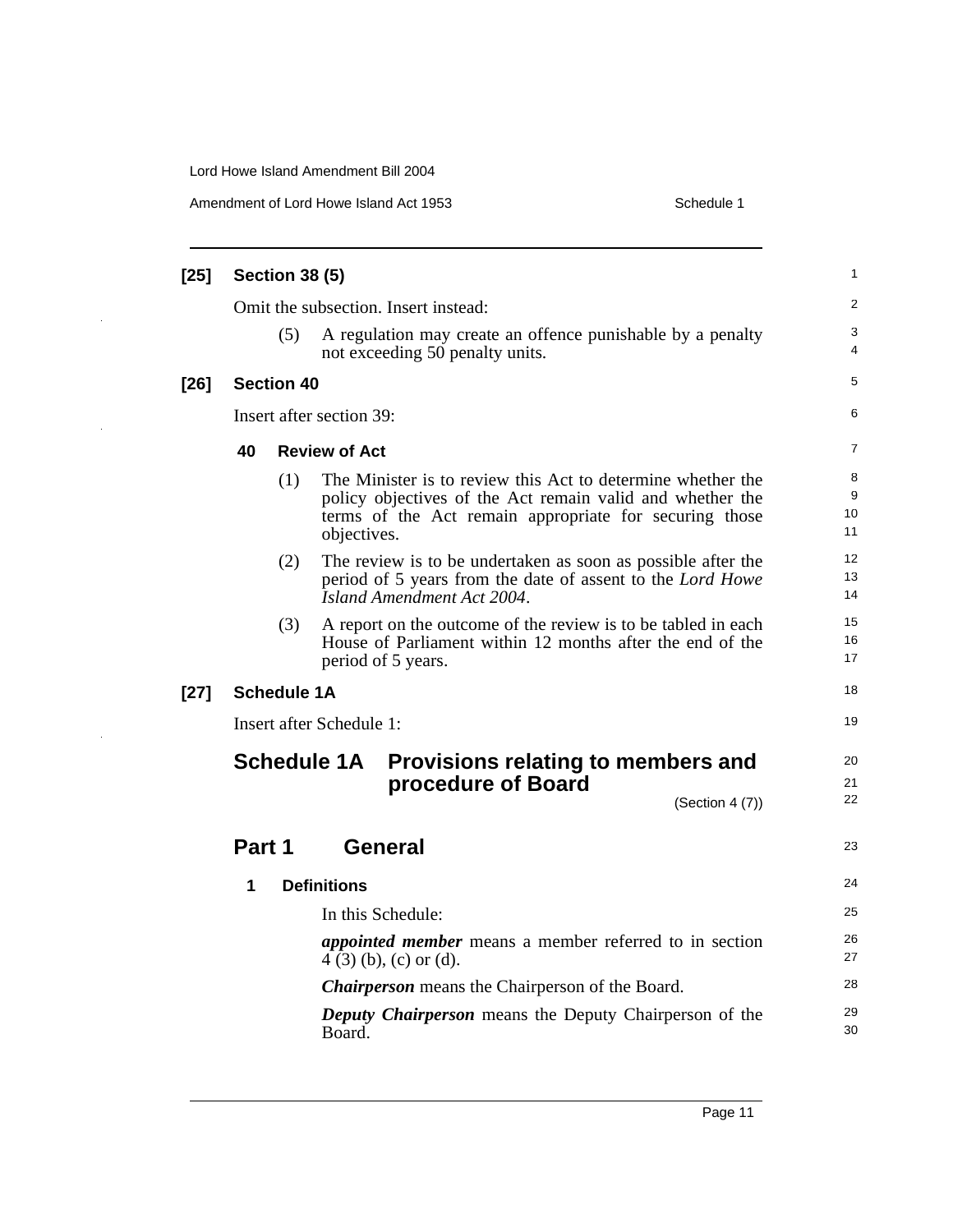Schedule 1 Amendment of Lord Howe Island Act 1953

|              |     | elected member means a member referred to in section<br>$4(3)(a)$ .                                                          | 1<br>$\overline{2}$ |  |  |
|--------------|-----|------------------------------------------------------------------------------------------------------------------------------|---------------------|--|--|
|              |     | <i>member</i> means any member of the Board.                                                                                 | 3                   |  |  |
| Part 2       |     | <b>Members</b>                                                                                                               | 4                   |  |  |
| $\mathbf{2}$ |     | <b>Chairperson of Board</b>                                                                                                  |                     |  |  |
|              | (1) | The Minister may, from time to time, appoint one of the<br>members to be the Chairperson of the Board.                       | 6<br>7              |  |  |
|              | (2) | Subject to this Schedule, the Chairperson holds office as such<br>during his or her current term of office as a member.      | 8<br>9              |  |  |
|              | (3) | The Chairperson of the Board is taken to have vacated office<br>as Chairperson if the person:                                | 10<br>11            |  |  |
|              |     | resigns that office by instrument in writing addressed to<br>(a)<br>the Minister, or                                         | 12<br>13            |  |  |
|              |     | ceases to be a member of the Board, or<br>(b)                                                                                | 14                  |  |  |
|              |     | is removed from that office by the Minister under<br>(c)<br>subclause (4).                                                   | 15<br>16            |  |  |
|              | (4) | The Minister may remove the Chairperson from office as<br>Chairperson of the Board.                                          | 17<br>18            |  |  |
| 3            |     | <b>Deputy Chairperson</b>                                                                                                    | 19                  |  |  |
|              | (1) | The Board is to appoint one of its members (not being the<br>Chairperson) to be Deputy Chairperson of the Board.             | 20<br>21            |  |  |
|              | (2) | Subject to this Schedule, the Deputy Chairperson holds office<br>for one year from the date on which he or she takes office. | 22<br>23            |  |  |
|              | (3) | The Deputy Chairperson is taken to have vacated office as<br>Deputy Chairperson if the person:                               | 24<br>25            |  |  |
|              |     | resigns that office by instrument in writing addressed to<br>(a)<br>the Board, or                                            | 26<br>27            |  |  |
|              |     | ceases to be a member of the Board, or<br>(b)                                                                                | 28                  |  |  |
|              |     | is removed from that office by the Board under<br>(c)<br>subclause $(4)$ .                                                   | 29<br>30            |  |  |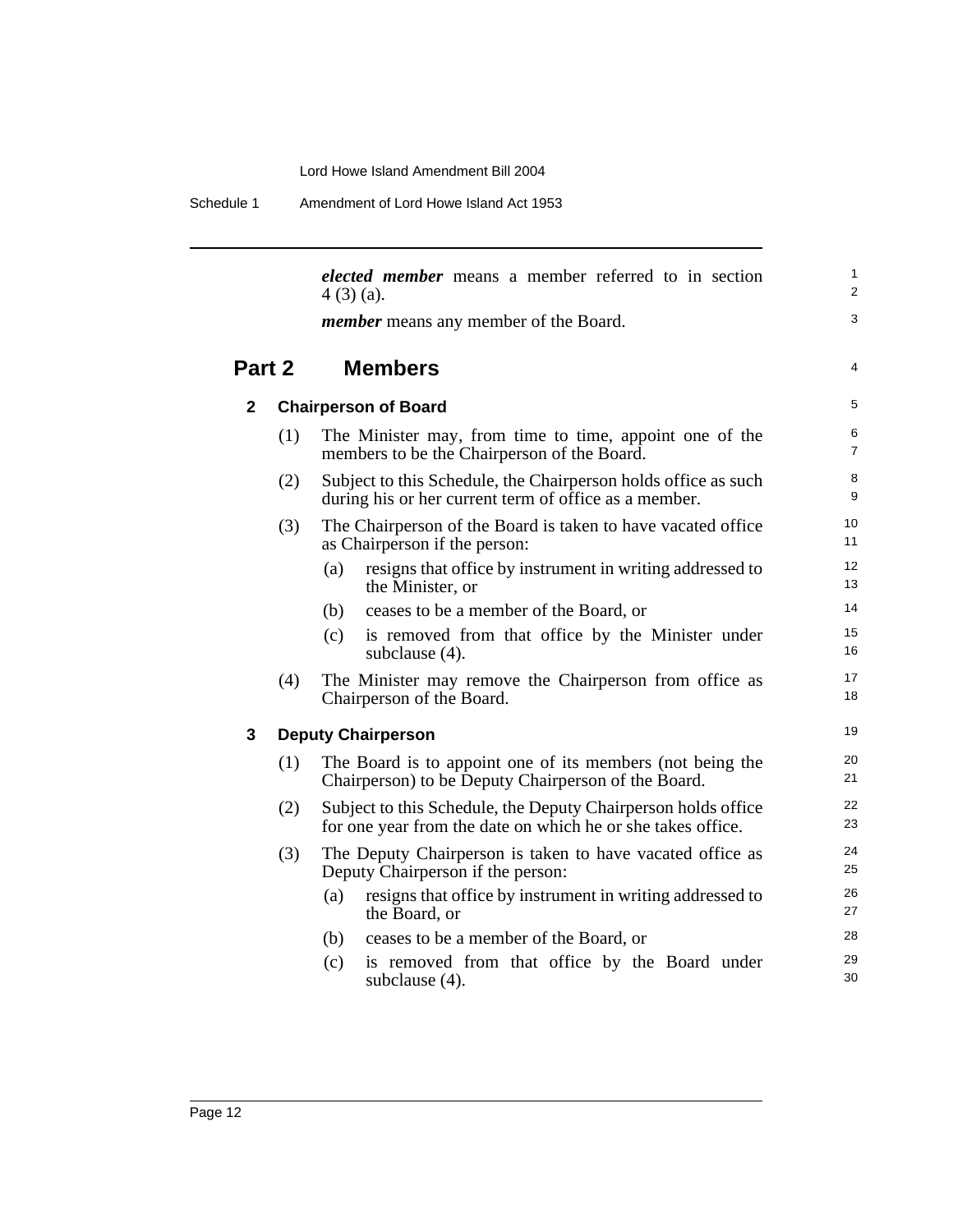|   | (4)                                                                                                                                                                                                                                                                                                                                                                                                                                                                                                                                                                                                                                                                                                                                                                                                                                                                                                                                                                                                                                                                                                                                                                                                                                                                                                                                                                                                                                                             | The Board may remove the Deputy Chairperson from office<br>as Deputy Chairperson of the Board.                                                                      | $\mathbf{1}$<br>2             |
|---|-----------------------------------------------------------------------------------------------------------------------------------------------------------------------------------------------------------------------------------------------------------------------------------------------------------------------------------------------------------------------------------------------------------------------------------------------------------------------------------------------------------------------------------------------------------------------------------------------------------------------------------------------------------------------------------------------------------------------------------------------------------------------------------------------------------------------------------------------------------------------------------------------------------------------------------------------------------------------------------------------------------------------------------------------------------------------------------------------------------------------------------------------------------------------------------------------------------------------------------------------------------------------------------------------------------------------------------------------------------------------------------------------------------------------------------------------------------------|---------------------------------------------------------------------------------------------------------------------------------------------------------------------|-------------------------------|
| 4 | <b>Terms of office</b><br>(1)<br>Subject to this Schedule, an appointed member holds office<br>for such period (not exceeding 3 years) as is specified in the<br>member's instrument of appointment, but is eligible (if<br>otherwise qualified) for re-appointment.<br>Subject to this Schedule, an elected member holds office until<br>(2)<br>his or her successor is appointed but is eligible (if otherwise<br>qualified) for re-appointment.<br>Remuneration<br>A member is entitled to be paid such remuneration (including<br>travelling and subsistence allowances) as the Minister may<br>from time to time determine in respect of the member.<br>Vacancy in office of member<br>The office of a member becomes vacant if the member:<br>(1)<br>(a)<br>dies, or<br>(b)<br>completes a term of office and is not re-appointed, or<br>(c)<br>resigns the office by instrument in writing addressed to<br>the Minister, or<br>in the case of an elected member, ceases to be an<br>(d)<br>Islander, or<br>in the case of an appointed member, becomes an<br>(e)<br>Islander, or<br>in the case of the appointed member referred to in<br>(f)<br>section $4$ (3) (d), ceases to be an officer of the<br>Department of Environment and Conservation, or<br>is removed from office by the Minister under this<br>(g)<br>clause, or<br>is absent from 3 consecutive meetings of the Board of<br>(h)<br>which reasonable notice has been given to the member | 3                                                                                                                                                                   |                               |
|   |                                                                                                                                                                                                                                                                                                                                                                                                                                                                                                                                                                                                                                                                                                                                                                                                                                                                                                                                                                                                                                                                                                                                                                                                                                                                                                                                                                                                                                                                 |                                                                                                                                                                     | 4<br>5<br>6<br>$\overline{7}$ |
|   |                                                                                                                                                                                                                                                                                                                                                                                                                                                                                                                                                                                                                                                                                                                                                                                                                                                                                                                                                                                                                                                                                                                                                                                                                                                                                                                                                                                                                                                                 |                                                                                                                                                                     | 8<br>9<br>10                  |
| 5 |                                                                                                                                                                                                                                                                                                                                                                                                                                                                                                                                                                                                                                                                                                                                                                                                                                                                                                                                                                                                                                                                                                                                                                                                                                                                                                                                                                                                                                                                 |                                                                                                                                                                     | 11                            |
|   |                                                                                                                                                                                                                                                                                                                                                                                                                                                                                                                                                                                                                                                                                                                                                                                                                                                                                                                                                                                                                                                                                                                                                                                                                                                                                                                                                                                                                                                                 |                                                                                                                                                                     | 12<br>13<br>14                |
| 6 |                                                                                                                                                                                                                                                                                                                                                                                                                                                                                                                                                                                                                                                                                                                                                                                                                                                                                                                                                                                                                                                                                                                                                                                                                                                                                                                                                                                                                                                                 |                                                                                                                                                                     | 15                            |
|   |                                                                                                                                                                                                                                                                                                                                                                                                                                                                                                                                                                                                                                                                                                                                                                                                                                                                                                                                                                                                                                                                                                                                                                                                                                                                                                                                                                                                                                                                 |                                                                                                                                                                     | 16                            |
|   |                                                                                                                                                                                                                                                                                                                                                                                                                                                                                                                                                                                                                                                                                                                                                                                                                                                                                                                                                                                                                                                                                                                                                                                                                                                                                                                                                                                                                                                                 |                                                                                                                                                                     | 17                            |
|   |                                                                                                                                                                                                                                                                                                                                                                                                                                                                                                                                                                                                                                                                                                                                                                                                                                                                                                                                                                                                                                                                                                                                                                                                                                                                                                                                                                                                                                                                 |                                                                                                                                                                     | 18                            |
|   |                                                                                                                                                                                                                                                                                                                                                                                                                                                                                                                                                                                                                                                                                                                                                                                                                                                                                                                                                                                                                                                                                                                                                                                                                                                                                                                                                                                                                                                                 |                                                                                                                                                                     | 19<br>20                      |
|   |                                                                                                                                                                                                                                                                                                                                                                                                                                                                                                                                                                                                                                                                                                                                                                                                                                                                                                                                                                                                                                                                                                                                                                                                                                                                                                                                                                                                                                                                 |                                                                                                                                                                     | 21<br>22                      |
|   |                                                                                                                                                                                                                                                                                                                                                                                                                                                                                                                                                                                                                                                                                                                                                                                                                                                                                                                                                                                                                                                                                                                                                                                                                                                                                                                                                                                                                                                                 |                                                                                                                                                                     | 23<br>24                      |
|   |                                                                                                                                                                                                                                                                                                                                                                                                                                                                                                                                                                                                                                                                                                                                                                                                                                                                                                                                                                                                                                                                                                                                                                                                                                                                                                                                                                                                                                                                 |                                                                                                                                                                     | 25<br>26<br>27                |
|   |                                                                                                                                                                                                                                                                                                                                                                                                                                                                                                                                                                                                                                                                                                                                                                                                                                                                                                                                                                                                                                                                                                                                                                                                                                                                                                                                                                                                                                                                 |                                                                                                                                                                     | 28<br>29                      |
|   |                                                                                                                                                                                                                                                                                                                                                                                                                                                                                                                                                                                                                                                                                                                                                                                                                                                                                                                                                                                                                                                                                                                                                                                                                                                                                                                                                                                                                                                                 | personally or by post, except on leave granted by the<br>Minister or unless the member is excused by the<br>Minister for having been absent from those meetings, or | 30<br>31<br>32<br>33<br>34    |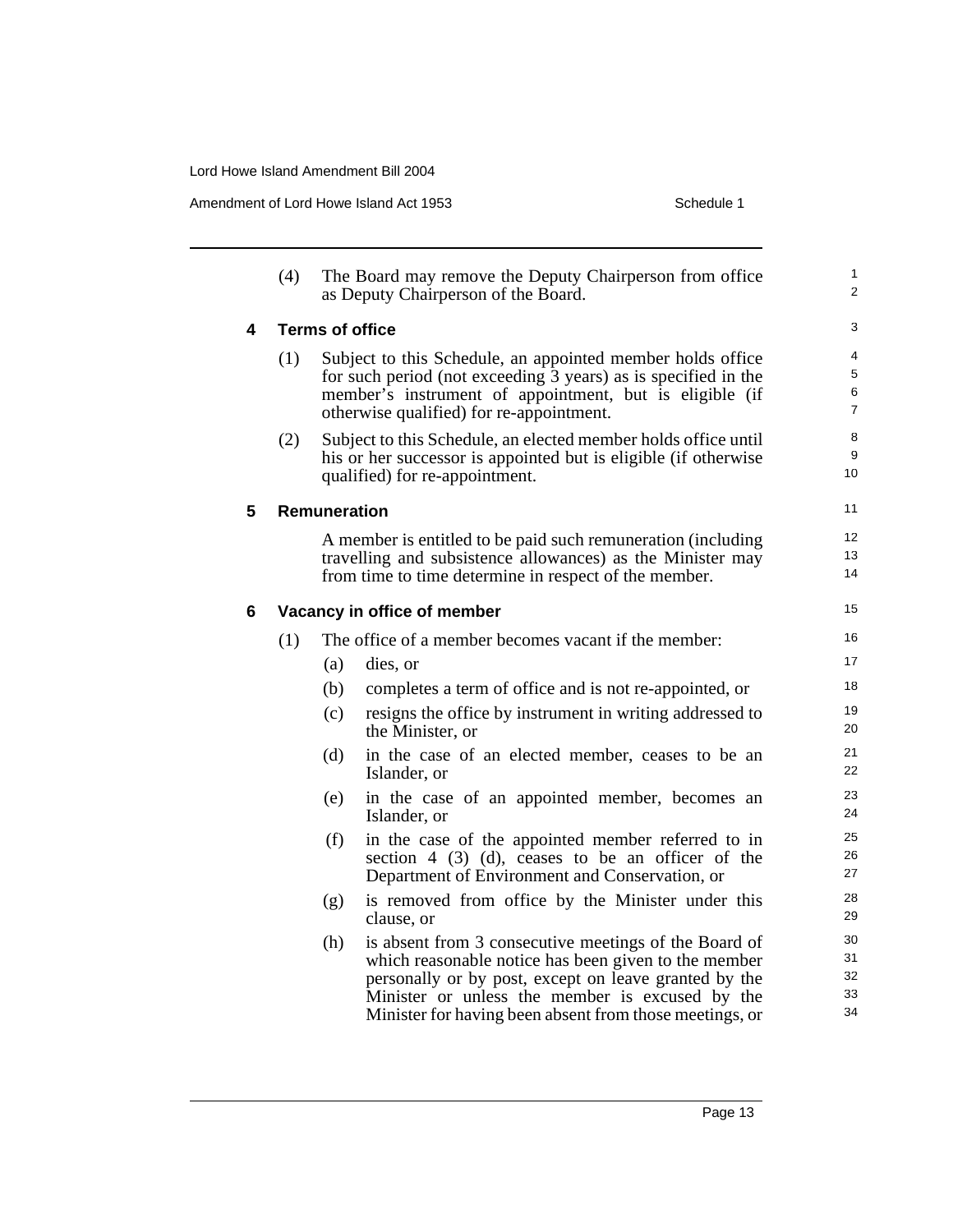Schedule 1 Amendment of Lord Howe Island Act 1953

|   |     | becomes bankrupt, applies to take the benefit of any law<br>(i)<br>for the relief of bankrupt or insolvent debtors,<br>compounds with his or her creditors or makes an<br>assignment of his or her remuneration for their benefit,<br><b>or</b> | $\mathbf{1}$<br>$\overline{2}$<br>3<br>4<br>5 |
|---|-----|-------------------------------------------------------------------------------------------------------------------------------------------------------------------------------------------------------------------------------------------------|-----------------------------------------------|
|   |     | becomes a mentally incapacitated person, or<br>(j)                                                                                                                                                                                              | 6                                             |
|   |     | is convicted in New South Wales of an offence that is<br>(k)                                                                                                                                                                                    | $\overline{7}$                                |
|   |     | punishable by imprisonment for 12 months or more or                                                                                                                                                                                             | 8<br>9                                        |
|   |     | is convicted elsewhere than in New South Wales of an<br>offence that, if committed in New South Wales, would                                                                                                                                    | 10                                            |
|   |     | be an offence so punishable.                                                                                                                                                                                                                    | 11                                            |
|   | (2) | The Minister may remove or suspend an elected member in                                                                                                                                                                                         | 12                                            |
|   |     | respect of whom a report under section 74C of the                                                                                                                                                                                               | 13<br>14                                      |
|   |     | Independent Commission Against Corruption Act 1988<br>recommends that consideration be given to the member's                                                                                                                                    | 15                                            |
|   |     | suspension from office with a view to his or her dismissal for                                                                                                                                                                                  | 16                                            |
|   |     | serious corrupt conduct (as defined in section 124A (11) of                                                                                                                                                                                     | 17                                            |
|   |     | the Environmental Planning and Assessment Act 1979).                                                                                                                                                                                            | 18                                            |
|   | (3) | The Minister may remove an appointed member from office<br>at any time for any or no reason and without notice.                                                                                                                                 | 19<br>20                                      |
|   | (4) | While an elected member is suspended under subsection (2),<br>the member does not have, and may not exercise, any of the<br>functions of a member.                                                                                              | 21<br>22<br>23                                |
| 7 |     | Filling of vacancy in office of member                                                                                                                                                                                                          | 24                                            |
|   | (1) | If the office of an appointed member becomes vacant, a<br>person is, subject to this Act, to be appointed to fill the<br>vacancy.                                                                                                               | 25<br>26<br>27                                |
|   | (2) | If the office of an elected member becomes vacant, a person<br>is to be appointed to fill the vacancy following an election<br>referred to in section 9A (c).                                                                                   | 28<br>29<br>30                                |
|   | (3) | Despite subclause $(2)$ , if less than 6 months remains before                                                                                                                                                                                  | 31                                            |
|   |     | the next election is due under section 9A (b), the Minister is                                                                                                                                                                                  | 32                                            |
|   |     | to fill the vacancy in the office of an elected member by                                                                                                                                                                                       | 33<br>34                                      |
|   |     | appointing to the office such Islander as the Minister<br>considers appropriate.                                                                                                                                                                | 35                                            |
|   | (4) | A member who is appointed to office under this clause holds                                                                                                                                                                                     | 36                                            |
|   |     | office for the unexpired portion of his or her predecessor's<br>term of office.                                                                                                                                                                 | 37<br>38                                      |
|   |     |                                                                                                                                                                                                                                                 |                                               |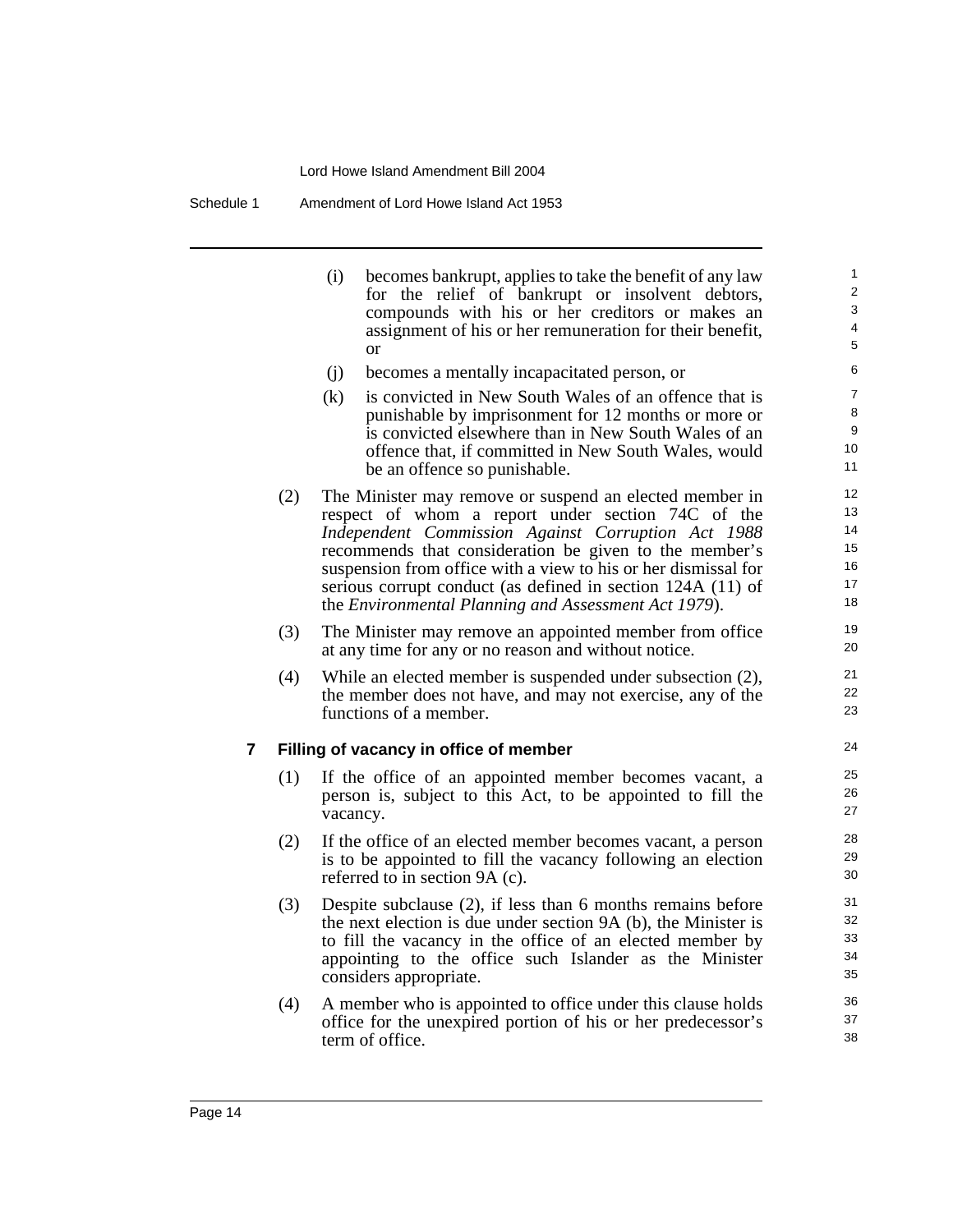| 8 | Disclosure of pecuniary and other conflicts of interests |                                                                                                                                                                                                                                                     |                                                                                                                                                                                                                                                                                  |                                                  |  |  |
|---|----------------------------------------------------------|-----------------------------------------------------------------------------------------------------------------------------------------------------------------------------------------------------------------------------------------------------|----------------------------------------------------------------------------------------------------------------------------------------------------------------------------------------------------------------------------------------------------------------------------------|--------------------------------------------------|--|--|
|   | (1)                                                      | If:                                                                                                                                                                                                                                                 |                                                                                                                                                                                                                                                                                  | $\overline{2}$                                   |  |  |
|   |                                                          | (a)                                                                                                                                                                                                                                                 | a member has a direct or indirect pecuniary interest, or<br>any other interest, in a matter being considered or about<br>to be considered at a meeting of the Board, and                                                                                                         | $\ensuremath{\mathsf{3}}$<br>$\overline{4}$<br>5 |  |  |
|   |                                                          | (b)                                                                                                                                                                                                                                                 | the interest appears to raise a conflict with the proper<br>performance of the member's duties in relation to the<br>consideration of the matter,                                                                                                                                | 6<br>$\overline{7}$<br>8                         |  |  |
|   |                                                          | the member must, as soon as possible after the relevant facts<br>have come to the member's knowledge, disclose the nature of<br>the interest at a meeting of the Board.                                                                             |                                                                                                                                                                                                                                                                                  |                                                  |  |  |
|   | (2)                                                      |                                                                                                                                                                                                                                                     | A disclosure by a member at a meeting of the Board that the<br>member:                                                                                                                                                                                                           | 12<br>13                                         |  |  |
|   |                                                          | (a)                                                                                                                                                                                                                                                 | is a member, or is in the employment, of a specified<br>company or other body, or                                                                                                                                                                                                | 14<br>15                                         |  |  |
|   |                                                          | (b)                                                                                                                                                                                                                                                 | is a partner, or is in the employment, of a specified<br>person, or                                                                                                                                                                                                              | 16<br>17                                         |  |  |
|   |                                                          | (c)                                                                                                                                                                                                                                                 | has some other specified interest relating to a specified<br>company or other body or to a specified person,                                                                                                                                                                     | 18<br>19                                         |  |  |
|   |                                                          | is a sufficient disclosure of the nature of the interest in any<br>matter relating to that company or other body or to that person<br>which may arise after the date of the disclosure and that is<br>required to be disclosed under subclause (1). |                                                                                                                                                                                                                                                                                  |                                                  |  |  |
|   | (3)                                                      |                                                                                                                                                                                                                                                     | Particulars of any disclosure made under this clause must be<br>recorded by the Board in a register of interests kept for the<br>purpose and that register must be open at all reasonable hours<br>to inspection by any person on payment of the fee determined<br>by the Board. | 24<br>25<br>26<br>27<br>28                       |  |  |
|   | (4)                                                      |                                                                                                                                                                                                                                                     | After a member has disclosed the nature of an interest in any<br>matter, the member must not, unless the Minister or the Board<br>otherwise determines:                                                                                                                          | 29<br>30<br>31                                   |  |  |
|   |                                                          | (a)                                                                                                                                                                                                                                                 | be present during any deliberation of the Board with<br>respect to the matter, or                                                                                                                                                                                                | 32<br>33                                         |  |  |
|   |                                                          | (b)                                                                                                                                                                                                                                                 | take part in any decision of the Board with respect to the<br>matter.                                                                                                                                                                                                            | 34<br>35                                         |  |  |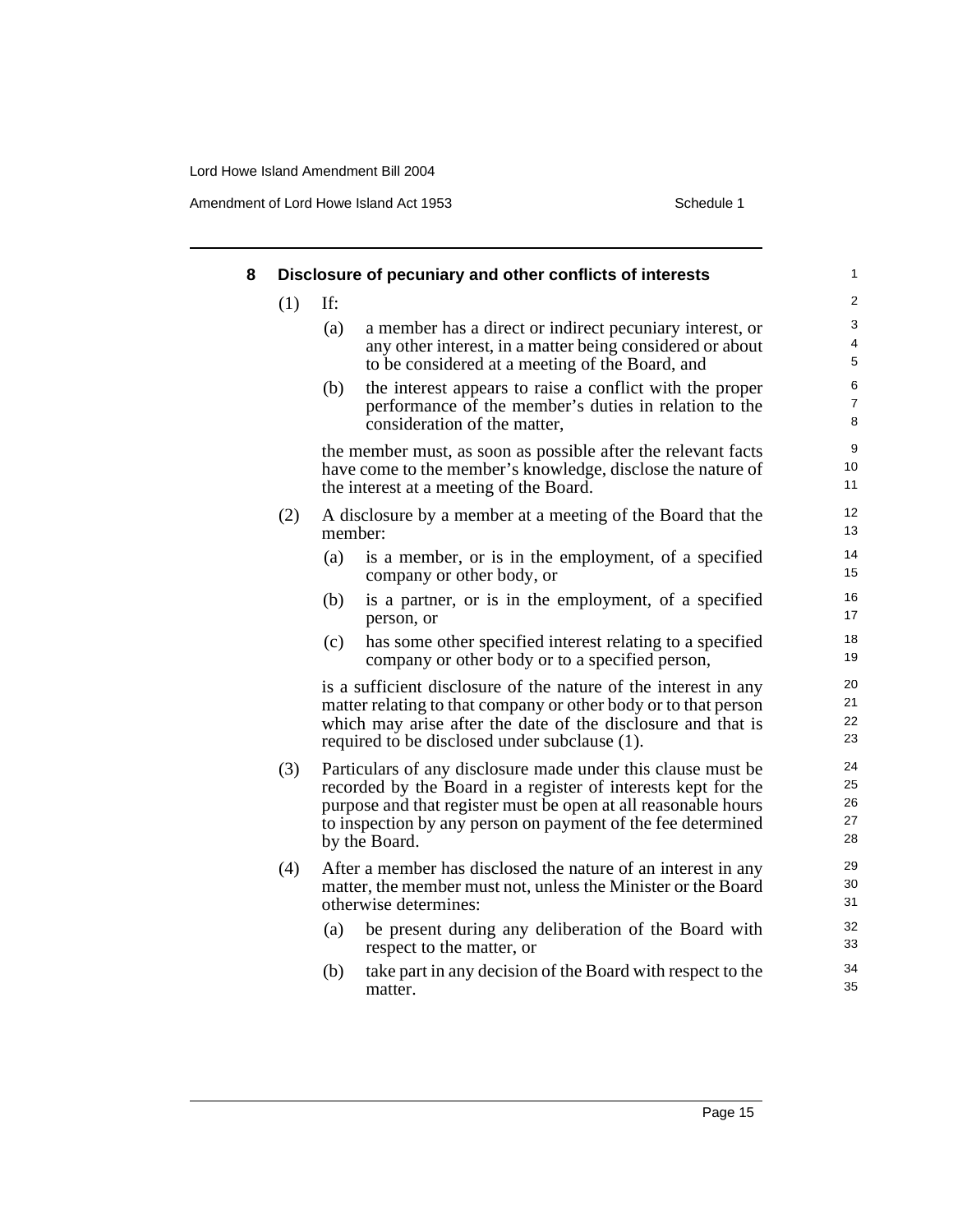Schedule 1 Amendment of Lord Howe Island Act 1953

(5) For the purposes of the making of a determination by the Board under subclause (4), a member who has a direct or indirect pecuniary interest, or any other interest, in a matter to which the disclosure relates must not: (a) be present during any deliberation of the Board for the purpose of making the determination, or (b) take part in the making by the Board of the determination. (6) A contravention of this clause does not invalidate any decision of the Board. (7) This clause applies to a member of a committee of the Board and the committee in the same way as it applies to a member of the Board and the Board. (8) If a meeting of the Board cannot be held for the purpose of making a decision or determination under this Act because, as a result of the operation of subclause (4), the Board is without a quorum, the decision or determination is to be made instead by the Minister after consultation with such Islanders as he or she considers appropriate. (9) If a meeting of the Board cannot be held for the purpose of making a recommendation to the Minister with respect to a decision or determination to be made by the Minister under this Act because, as a result of the operation of subclause (4), the Board is without a quorum, the Minister may make the decision or determination, after consultation with such Islanders as he or she considers appropriate, without the need for such a recommendation. (10) Immediately after it becomes apparent to the Chairperson that a meeting of the Board cannot be held as referred to in subclause (8) or (9), the Chairperson must cause notice of that fact to be given to the Minister. **9 Effect of certain other Acts** (1) Chapter 2 of the *Public Sector Employment and Management Act 2002* does not apply to or in respect of the appointment of a member. 1  $\overline{2}$ 3 4 5 6 7 8 9 10 11 12 13 14 15 16 17 18 19 20 21 22 23 24 25 26 27 28 29 30 31 32 33 34 35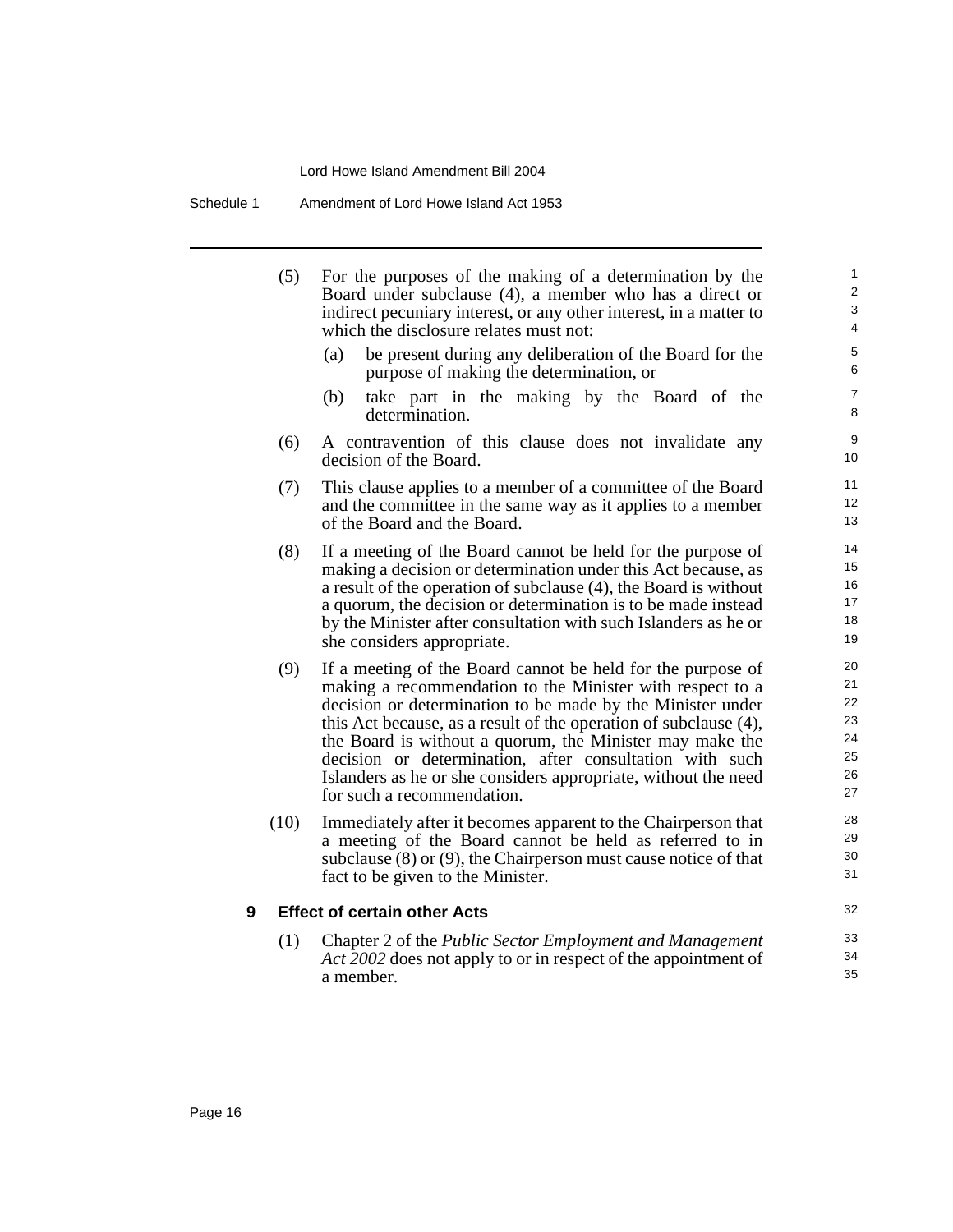| (2)<br>If by or under any Act provision is made:<br>requiring a person who is the holder of a specified<br>(a)<br>office to devote the whole of his or her time to the duties<br>of that office, or<br>prohibiting the person from engaging in employment<br>(b)<br>outside the duties of that office,<br>the provision does not operate to disqualify the person from<br>holding that office and also the office of a member or from<br>accepting and retaining any remuneration payable to the<br>person under this Act as a member.<br>(3)<br>The office of a member is, for the purposes of any Act, taken<br>not to be an office or place of profit under the Crown.<br>No compensation for removal from office or failure to<br>10<br>re-appoint<br>A member who is removed from office or not re-appointed at<br>the end of his or her term of office is not entitled to be paid<br>any compensation by reason of ceasing to hold office.<br>Part 3<br><b>Procedure</b><br>11<br><b>General procedure</b><br>The procedure for the calling of meetings of the Board and for<br>the conduct of business at those meetings is, subject to this<br>Act and the regulations, to be as determined by the Board.<br>12<br>Quorum<br>The quorum for a meeting of the Board is a majority of its |     |                                                                                                                                                                                                                                             |                                       |  |  |  |
|-------------------------------------------------------------------------------------------------------------------------------------------------------------------------------------------------------------------------------------------------------------------------------------------------------------------------------------------------------------------------------------------------------------------------------------------------------------------------------------------------------------------------------------------------------------------------------------------------------------------------------------------------------------------------------------------------------------------------------------------------------------------------------------------------------------------------------------------------------------------------------------------------------------------------------------------------------------------------------------------------------------------------------------------------------------------------------------------------------------------------------------------------------------------------------------------------------------------------------------------------------------------------------------------------|-----|---------------------------------------------------------------------------------------------------------------------------------------------------------------------------------------------------------------------------------------------|---------------------------------------|--|--|--|
|                                                                                                                                                                                                                                                                                                                                                                                                                                                                                                                                                                                                                                                                                                                                                                                                                                                                                                                                                                                                                                                                                                                                                                                                                                                                                                 |     |                                                                                                                                                                                                                                             | $\mathbf{1}$                          |  |  |  |
|                                                                                                                                                                                                                                                                                                                                                                                                                                                                                                                                                                                                                                                                                                                                                                                                                                                                                                                                                                                                                                                                                                                                                                                                                                                                                                 |     |                                                                                                                                                                                                                                             | $\overline{2}$<br>3<br>$\overline{4}$ |  |  |  |
|                                                                                                                                                                                                                                                                                                                                                                                                                                                                                                                                                                                                                                                                                                                                                                                                                                                                                                                                                                                                                                                                                                                                                                                                                                                                                                 |     |                                                                                                                                                                                                                                             | 5<br>6                                |  |  |  |
|                                                                                                                                                                                                                                                                                                                                                                                                                                                                                                                                                                                                                                                                                                                                                                                                                                                                                                                                                                                                                                                                                                                                                                                                                                                                                                 |     |                                                                                                                                                                                                                                             | $\overline{7}$<br>8<br>9<br>10        |  |  |  |
|                                                                                                                                                                                                                                                                                                                                                                                                                                                                                                                                                                                                                                                                                                                                                                                                                                                                                                                                                                                                                                                                                                                                                                                                                                                                                                 |     |                                                                                                                                                                                                                                             | 11<br>12                              |  |  |  |
|                                                                                                                                                                                                                                                                                                                                                                                                                                                                                                                                                                                                                                                                                                                                                                                                                                                                                                                                                                                                                                                                                                                                                                                                                                                                                                 |     |                                                                                                                                                                                                                                             |                                       |  |  |  |
|                                                                                                                                                                                                                                                                                                                                                                                                                                                                                                                                                                                                                                                                                                                                                                                                                                                                                                                                                                                                                                                                                                                                                                                                                                                                                                 |     |                                                                                                                                                                                                                                             | 15<br>16<br>17                        |  |  |  |
|                                                                                                                                                                                                                                                                                                                                                                                                                                                                                                                                                                                                                                                                                                                                                                                                                                                                                                                                                                                                                                                                                                                                                                                                                                                                                                 |     |                                                                                                                                                                                                                                             | 18                                    |  |  |  |
|                                                                                                                                                                                                                                                                                                                                                                                                                                                                                                                                                                                                                                                                                                                                                                                                                                                                                                                                                                                                                                                                                                                                                                                                                                                                                                 |     |                                                                                                                                                                                                                                             | 19                                    |  |  |  |
|                                                                                                                                                                                                                                                                                                                                                                                                                                                                                                                                                                                                                                                                                                                                                                                                                                                                                                                                                                                                                                                                                                                                                                                                                                                                                                 |     |                                                                                                                                                                                                                                             | 20<br>21<br>22                        |  |  |  |
|                                                                                                                                                                                                                                                                                                                                                                                                                                                                                                                                                                                                                                                                                                                                                                                                                                                                                                                                                                                                                                                                                                                                                                                                                                                                                                 |     |                                                                                                                                                                                                                                             | 23                                    |  |  |  |
|                                                                                                                                                                                                                                                                                                                                                                                                                                                                                                                                                                                                                                                                                                                                                                                                                                                                                                                                                                                                                                                                                                                                                                                                                                                                                                 |     | members for the time being.                                                                                                                                                                                                                 | 24<br>25                              |  |  |  |
| 13<br><b>Presiding member</b>                                                                                                                                                                                                                                                                                                                                                                                                                                                                                                                                                                                                                                                                                                                                                                                                                                                                                                                                                                                                                                                                                                                                                                                                                                                                   |     |                                                                                                                                                                                                                                             |                                       |  |  |  |
|                                                                                                                                                                                                                                                                                                                                                                                                                                                                                                                                                                                                                                                                                                                                                                                                                                                                                                                                                                                                                                                                                                                                                                                                                                                                                                 | (1) | The Chairperson (or, in the absence of the Chairperson, the<br>Deputy Chairperson or, in the absence of both, another<br>member elected as chairperson for that meeting by the<br>members present) is to preside at a meeting of the Board. | 27<br>28<br>29<br>30                  |  |  |  |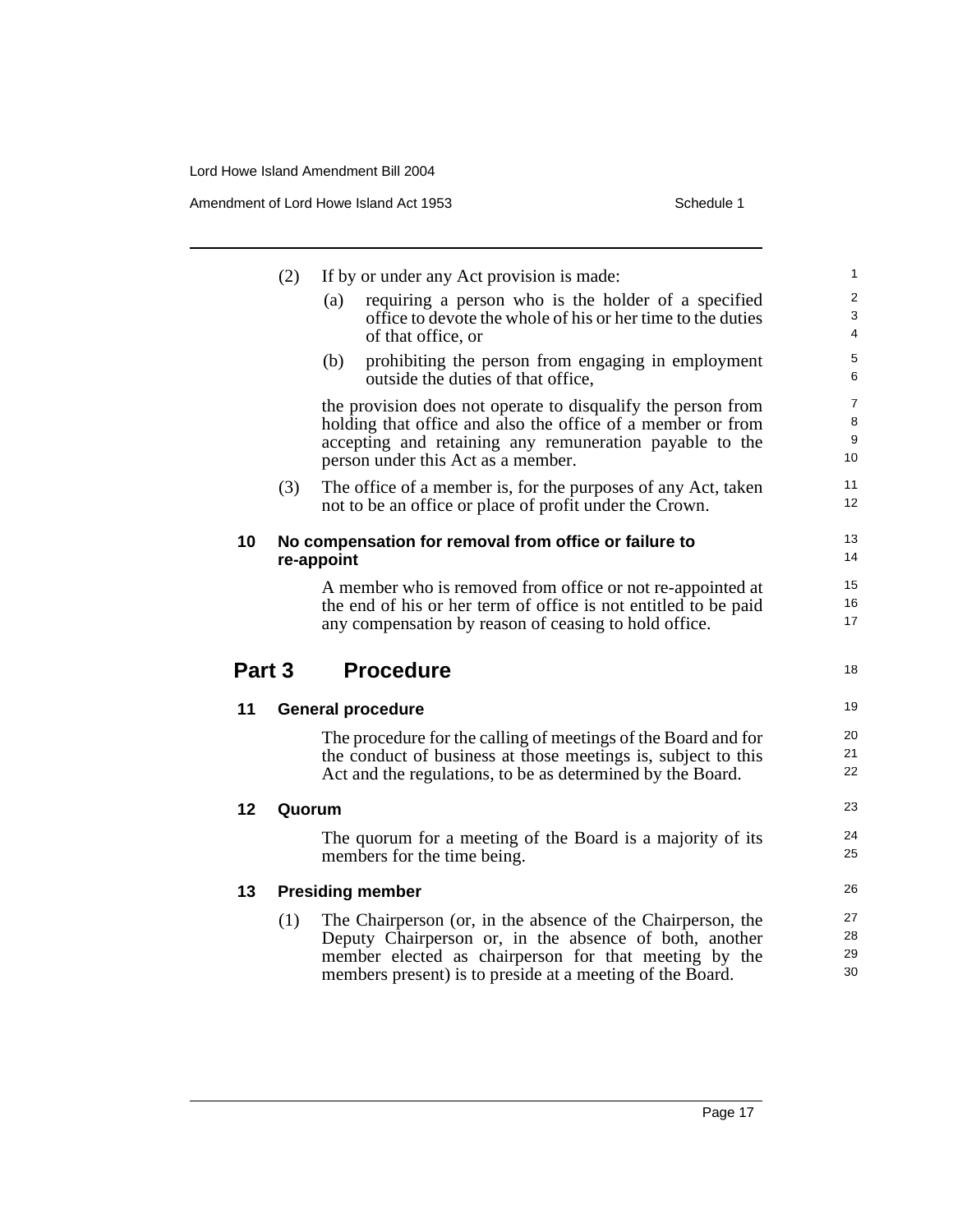Schedule 1 Amendment of Lord Howe Island Act 1953

(2) The presiding member has a deliberative vote and, in the event of an equality of votes, has a second or casting vote. **14 Voting**

1  $\mathfrak{p}$ 

A decision supported by a majority of the votes cast at a meeting of the Board at which a quorum is present is the decision of the Board.

### **15 Transaction of business outside meetings or by telephone**

- (1) The Board may, if it thinks fit, transact any of its business by the circulation of papers among all the members of the Board for the time being, and a resolution in writing approved in writing by a majority of those members is taken to be a decision of the Board.
- (2) The Board may, if it thinks fit, transact any of its business at a meeting at which members (or some members) participate by telephone, closed-circuit television or other means, but only if any member who speaks on a matter before the meeting can be heard by the other members.
- (3) For the purposes of:
	- (a) the approval of a resolution under subclause (1), or
	- (b) a meeting held in accordance with subclause (2),

the Chairperson and each member have the same voting rights as they have at an ordinary meeting of the Board.

- (4) A resolution approved under subclause (1) is, subject to the regulations, to be recorded in the minutes of the meetings of the Board.
- (5) Papers may be circulated among the members for the purposes of subclause (1) by facsimile or other transmission of the information in the papers concerned.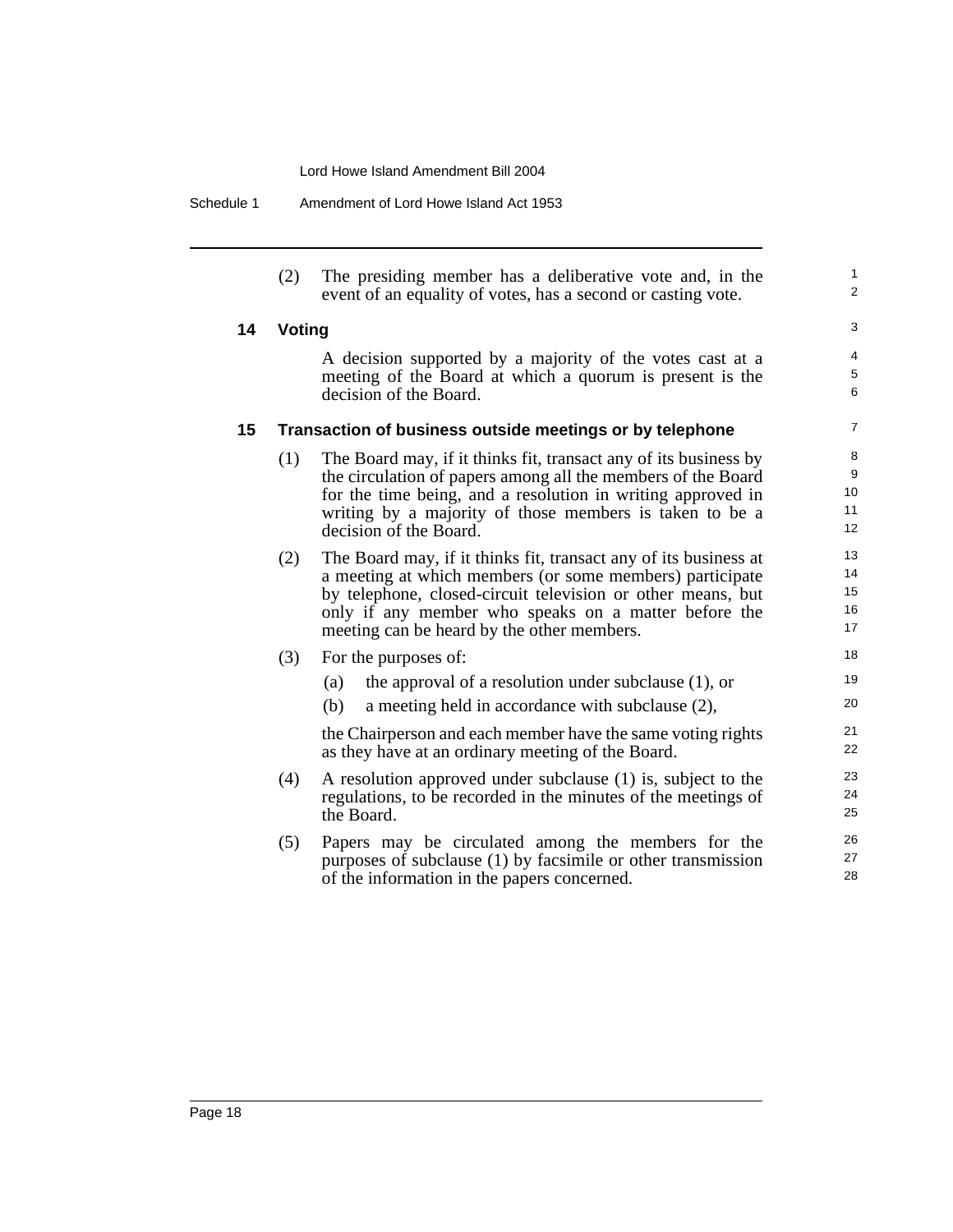$\overline{\phantom{a}}$ 

| <b>Schedule 2 Savings and transitional provisions</b><br>$[28]$<br>Insert before clause 1: |     |                      |                        |                                                                                                                                                                                                                                                                                                                                                                                                                                                                                                                                                                                                                                                                                                                                                                                                                                                                                                                                       |
|--------------------------------------------------------------------------------------------|-----|----------------------|------------------------|---------------------------------------------------------------------------------------------------------------------------------------------------------------------------------------------------------------------------------------------------------------------------------------------------------------------------------------------------------------------------------------------------------------------------------------------------------------------------------------------------------------------------------------------------------------------------------------------------------------------------------------------------------------------------------------------------------------------------------------------------------------------------------------------------------------------------------------------------------------------------------------------------------------------------------------|
|                                                                                            |     |                      |                        |                                                                                                                                                                                                                                                                                                                                                                                                                                                                                                                                                                                                                                                                                                                                                                                                                                                                                                                                       |
| 1Α                                                                                         |     |                      |                        | 4                                                                                                                                                                                                                                                                                                                                                                                                                                                                                                                                                                                                                                                                                                                                                                                                                                                                                                                                     |
|                                                                                            | (1) |                      |                        | 5<br>6<br>$\overline{7}$                                                                                                                                                                                                                                                                                                                                                                                                                                                                                                                                                                                                                                                                                                                                                                                                                                                                                                              |
|                                                                                            |     |                      |                        | 8                                                                                                                                                                                                                                                                                                                                                                                                                                                                                                                                                                                                                                                                                                                                                                                                                                                                                                                                     |
| (2)<br>day.<br>(3)<br>Gazette, the provision does not operate so as:                       |     |                      | 9<br>10<br>11          |                                                                                                                                                                                                                                                                                                                                                                                                                                                                                                                                                                                                                                                                                                                                                                                                                                                                                                                                       |
|                                                                                            |     |                      |                        | 12<br>13<br>14                                                                                                                                                                                                                                                                                                                                                                                                                                                                                                                                                                                                                                                                                                                                                                                                                                                                                                                        |
|                                                                                            |     | (a)<br><sub>or</sub> |                        | 15<br>16<br>17<br>18                                                                                                                                                                                                                                                                                                                                                                                                                                                                                                                                                                                                                                                                                                                                                                                                                                                                                                                  |
|                                                                                            |     |                      |                        | 19<br>20<br>21                                                                                                                                                                                                                                                                                                                                                                                                                                                                                                                                                                                                                                                                                                                                                                                                                                                                                                                        |
|                                                                                            |     |                      |                        | 22<br>23                                                                                                                                                                                                                                                                                                                                                                                                                                                                                                                                                                                                                                                                                                                                                                                                                                                                                                                              |
|                                                                                            |     | Part 2               | following Acts:<br>(b) | <b>Savings and transitional regulations</b><br>The regulations may contain provisions of a savings or<br>transitional nature consequent on the enactment of the<br>Lord Howe Island Amendment Act 2004<br>Such a provision may, if the regulations so provide, take<br>effect from the date of assent to the Act concerned or a later<br>To the extent to which such a provision takes effect from a<br>date that is earlier than the date of its publication in the<br>to affect, in a manner prejudicial to any person (other<br>than the State or an authority of the State), the rights of<br>that person existing before the date of that publication,<br>to impose liabilities on any person (other than the State<br>or an authority of the State) in respect of anything done<br>or omitted to be done before the date of that publication.<br>Provisions consequent on enactment of<br>Lord Howe Island (Amendment) Act 1981 |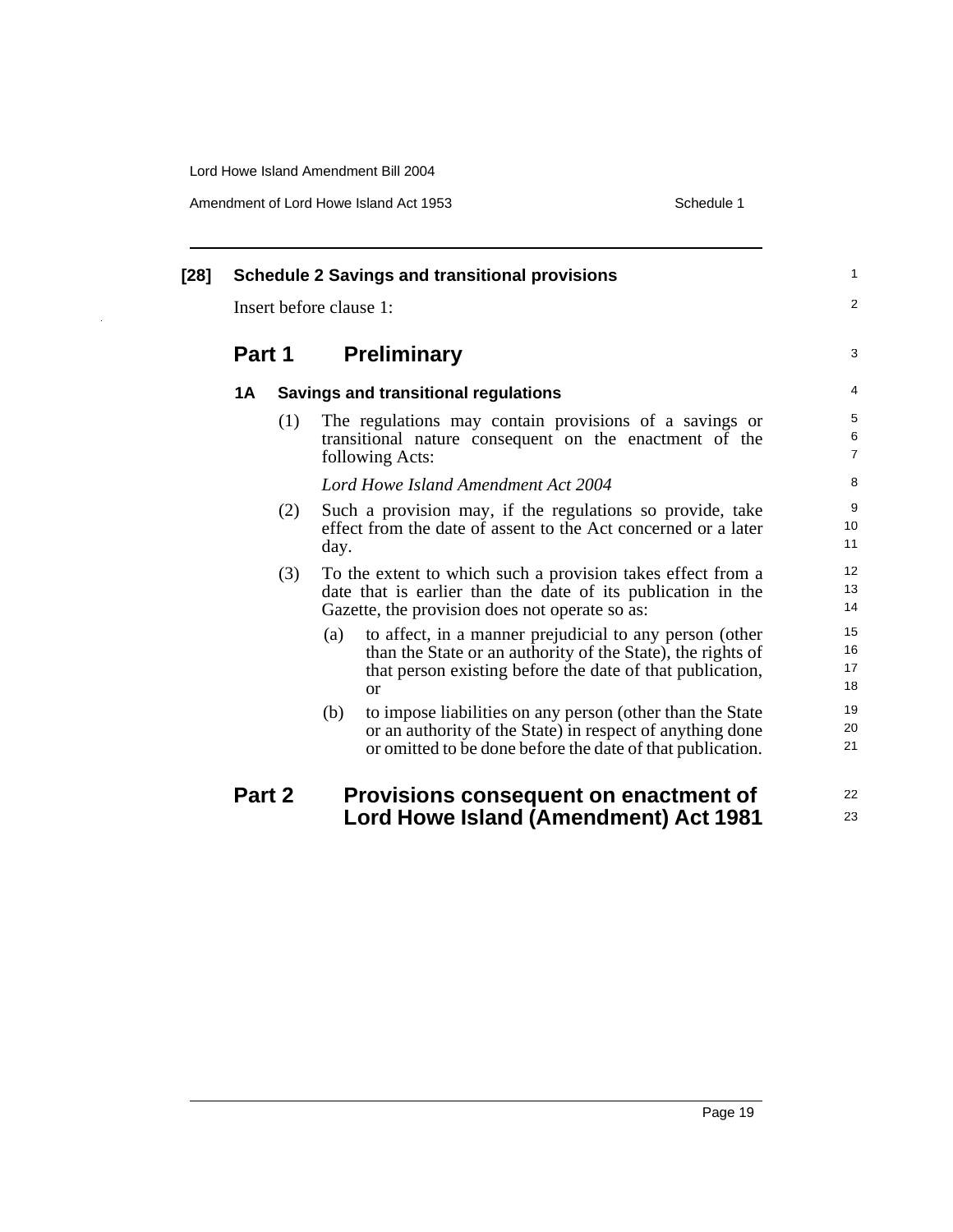Schedule 1 Amendment of Lord Howe Island Act 1953

| $[29]$ | Schedule 2, Part 3                 |     |                   |                                                                                                                                                                                                 |                             |  |
|--------|------------------------------------|-----|-------------------|-------------------------------------------------------------------------------------------------------------------------------------------------------------------------------------------------|-----------------------------|--|
|        | Insert at the end of the Schedule: |     |                   |                                                                                                                                                                                                 |                             |  |
|        | Part 3                             |     |                   | Provisions consequent on enactment of<br>Lord Howe Island Amendment Act 2004                                                                                                                    |                             |  |
|        | $\mathbf{2}$                       |     | <b>Definition</b> |                                                                                                                                                                                                 | 5                           |  |
|        |                                    |     |                   | In this Part:                                                                                                                                                                                   | 6                           |  |
|        |                                    |     |                   | 2004 amending Act means the Lord Howe Island Amendment<br>Act 2004.                                                                                                                             | $\overline{7}$<br>8         |  |
|        | 3                                  |     |                   | Revocation of lease conditions with respect to Kentia palms                                                                                                                                     | 9                           |  |
|        |                                    |     |                   | The Minister may, without the need for any application by the<br>lessee, revoke any condition of a lease that has the effect of<br>reserving to the Crown any palm trees or palm tree products. | 10 <sup>1</sup><br>11<br>12 |  |
|        | 4                                  |     |                   | <b>Constitution of Board</b>                                                                                                                                                                    | 13                          |  |
|        |                                    | (1) |                   | The substitution of section 4 by the 2004 amending Act does<br>not affect:                                                                                                                      | 14<br>15                    |  |
|        |                                    |     | (a)               | the existence or identity of the Board, or                                                                                                                                                      | 16                          |  |
|        |                                    |     | (b)               | the office of any member of the Board who held office<br>as such immediately before the substitution of that<br>section.                                                                        | 17<br>18<br>19              |  |
|        |                                    | (2) |                   | In particular:                                                                                                                                                                                  | 20                          |  |
|        |                                    |     | (a)               | the 3 elected members referred to in former section<br>$4(3)(a)$ are taken to hold 3 of the positions referred to<br>in new section $4(3)(a)$ , and                                             | 21<br>22<br>23              |  |
|        |                                    |     | (b)               | the member referred to in former section $4(3)(b)$ is<br>taken to be the member referred to in new section<br>$4(3)(d)$ , and                                                                   | 24<br>25<br>26              |  |
|        |                                    |     | (c)               | the member referred to in former section $4(3)(c)$ is<br>taken to be the member referred to in new section<br>$4(3)(c)$ , and                                                                   | 27<br>28<br>29              |  |
|        |                                    |     | (d)               | the chairperson referred to in former section $4(3A)$ is<br>taken to hold office as Chairperson under clause 2 of<br>Schedule 1A, and                                                           | 30<br>31<br>32              |  |

 $\bar{z}$